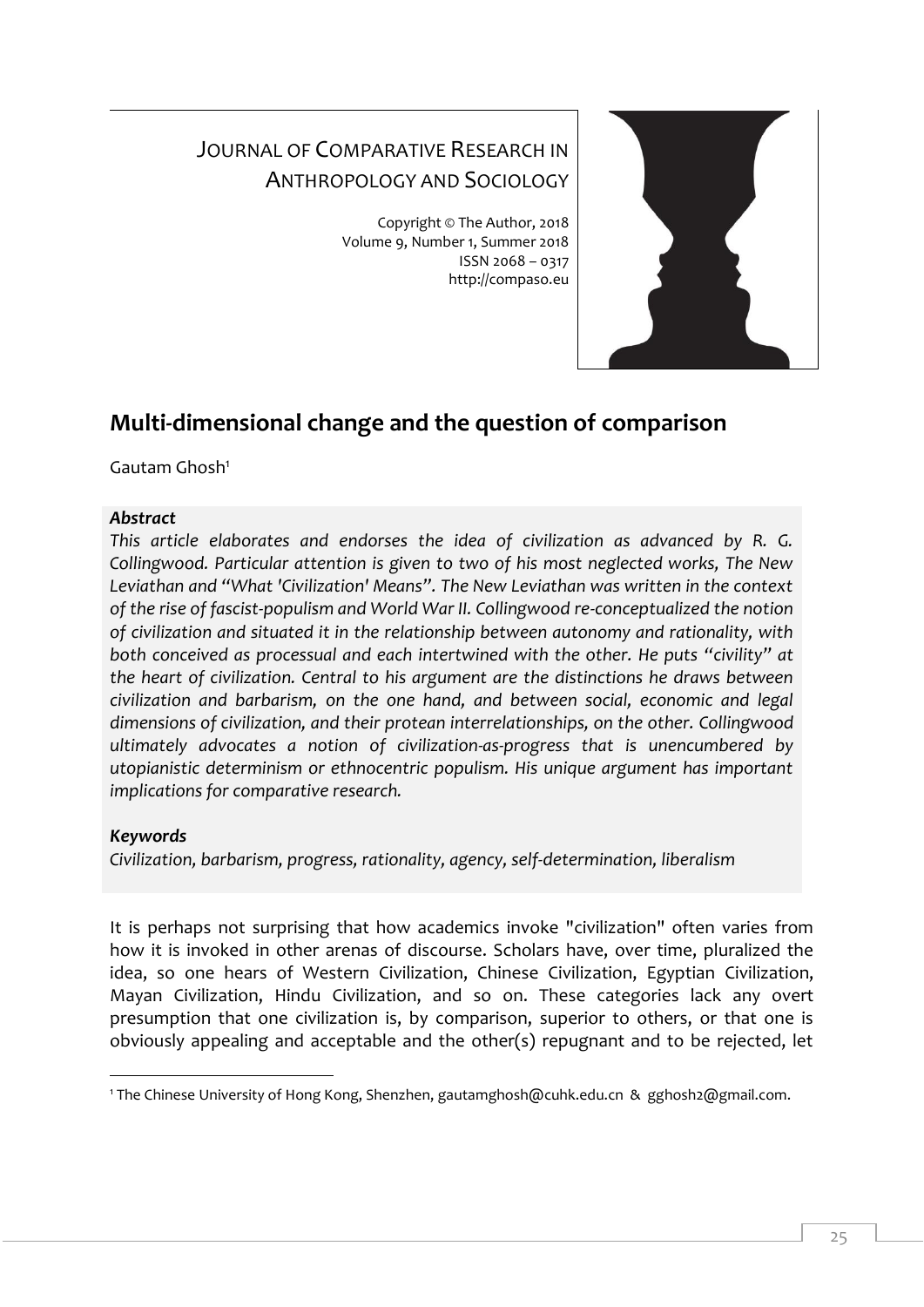alone eliminated. On occasion this pluralism has penetrated aspects of public discourse too. $2$ 

Interestingly Samuel Huntington's (in)famous "clash of civilizations" and its putative counterpoint, Francis Fukuyama's "end of history", both suggest, each in their own way, that civilizations *can* be evaluated as better or worse. But neither construct their arguments in explicit relation to a term that scholars once proudly propagated, and which is part of the reservoir of popular, political and public discourse: barbarism. $^3$ 

In contemporary times, scholars have, on the whole, eschewed an understanding of civilization that puts it in relation to barbarism.<sup>4</sup> The relation between civilization and barbarism has typically been seen as of two sorts. One sort sees the relation as a dichotomy: all societies can be understood as either entirely civilized or entirely barbaric. According to this view, a society could not and cannot be "almost entirely civilized, but a bit barbaric" or vice versa, any more than one can be, in how we use our language, a little bit pregnant; one either is, or is not. Moreover, civilization and barbarism are each the opposite of the other – the specific genre of opposition that points to differences in kind.

A second conception of the relation posits it as a continuum, with barbarism at one end and civilization at the other end, with all societies placed somewhere along the continuum. In nineteenth century Western thought, this idea was accompanied by evolutionism and, often, by utopianism and determinism as well. Where a society is

<sup>&</sup>lt;sup>-</sup> <sup>2</sup>Although when certain civilizations are grouped together a tacit evolutionism seems to emerge, for example when European Civilization is conflated with both Modern Civilization and Western Civilization. This civilizational assemblage implies, in turn, that, e.g., Egyptian and Chinese Civilization represent separate sorts of assemblages, namely, civilizations that are ancient or traditional. See Connolly 1999 and Jackson 2006.

<sup>&</sup>lt;sup>3</sup> I would also add that the worlds of intellectuals and others are never hermetically sealed from each other. The idea of civilization is less explicit in Fukuyama than in Huntington but not, therefore, less pivotal in his analysis. Writing at around the same time as Fukuyama and Huntington, V. S. Naipaul (1990) is more explicit in affirming that an end-of-history argument requires supporting a progressivist view of civilization. Conversely, the sense of inexorable progress found in Fukuyama and Naipaul is less apparent in Huntington, but is discernable in his later work on immigration from the Americas to the United States of America (Huntington 2004, see also Bowden 2010). Erich Kolig (2015) echoes Huntington's concerns about civilization and immigration when he asks, essentially, how much the West can tolerate Muslim immigrants. He broadly and ultimately sees the West as "modern," "enlightened," "progressive," "liberal," "tolerant," "secular" and the home of "human rights" and of "religious and cultural freedom." This is in contrast to Islam's exceptional inclination towards a "theocentric world view" that demands adherence to a "total way of life." Kolig worries that some Islamic practices in the West could contribute to "social disintegration." He rebukes those who espouse a capacious pluralism: "[c]elebrating diversity and avoiding moral judgment is very New Age and post-modernist, but lacks in practical reason." Noting that some states are adopting increasingly strict immigration regimes he states "[s]ome spectacular cases of maladjustment of Muslims have encouraged a revision of rules relating to immigration and asylum seekers." See Kolig 2015.

<sup>4</sup> The left-leaning news outlet, *The Guardian*, has invoked the notion of civilization in criticizing Donald Trump, in one case invoking the Roman Empire as an example of civilization, and in another, the threat to civilization posed by Trump's access to weapons of mass destruction (WMD). See https://www.theguardian.com/commentisfree/2016/dec/29/trump-brexit-society-complex-people-populists, and https://www.theguardian.com/books/2016/jul/19/trump-co-writer-says-candidate-could-end-civilisationthe-art-of-the-deal-tony-schwartz?CMP=fb\_gu, both accessed 20 January 2017.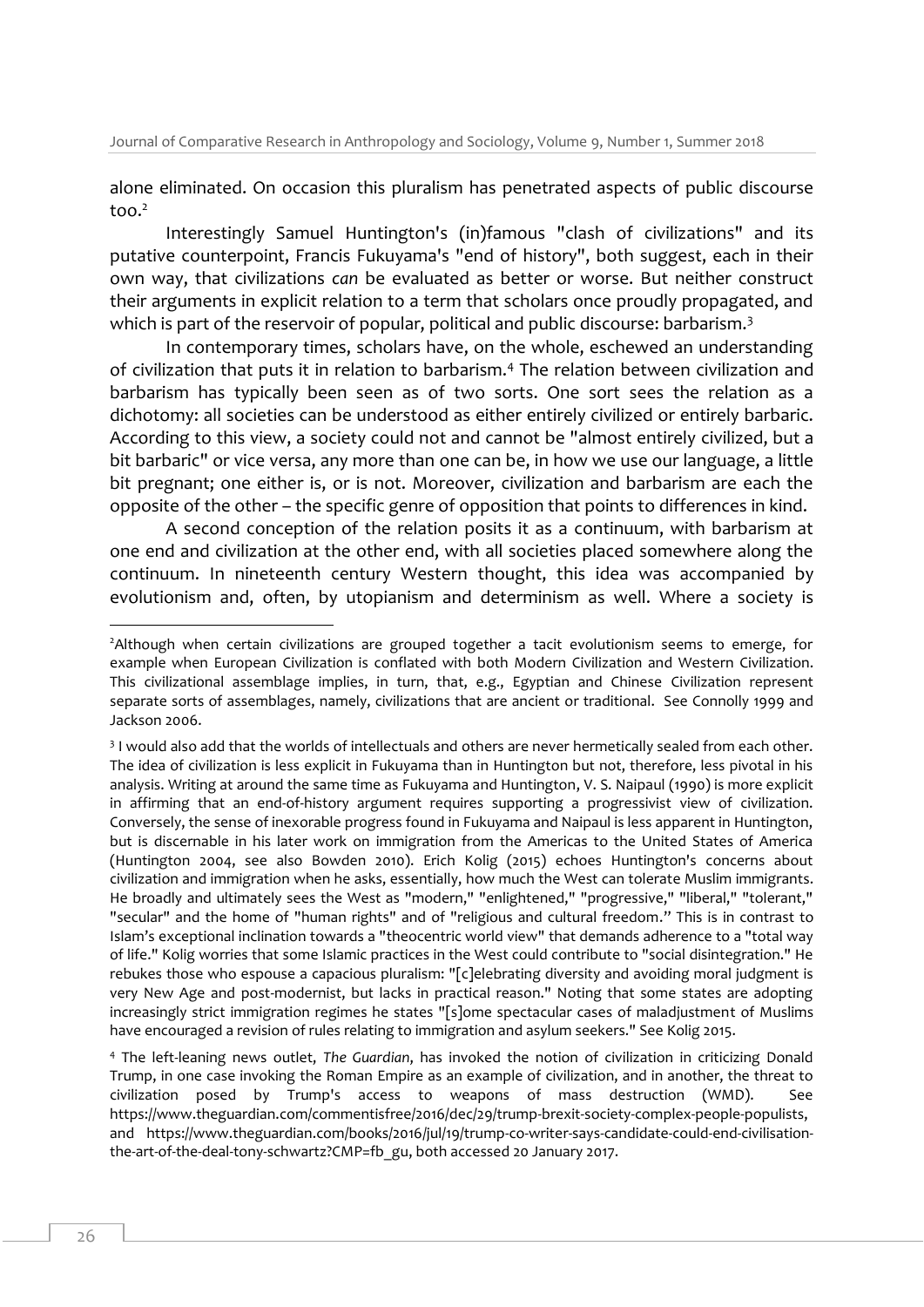placed on the continuum is an indication of the extent – the *degree* – to which they had evolved. How evolution was defined and measured varied widely. For some it was appraised by mastery over nature in the form of science and technology (Morgan, Raglan), for others spiritual maturity (Tylor, Toynbee), rationality (Kant), aestheticallyinformed virtue (Schiller), manners (Elias, Spalding), fitness (Spencer) or complexity (Toynbee). For some (Spengler, Targowski) this evolution was and is more appropriately understood as a decline, though Oswald Spengler's thinking later emerged in debates about the growth as well as the decline of civilizations.<sup>5</sup>

Yet ultimately popular and public discourse reminds what scholars taught – and what some scholars may still maintain albeit in muted form – namely that civilization is often understood in relation to barbarism, as civilization's contrary.<sup>6</sup> Particularly in the wake of shocking events such as genocide or torture or terrorist attacks (the last has provided the catalyst most frequently of late) the discourse of barbarism seems to come out of civilization's shadow and into public light. The distinction proliferates in both its Manichean and evolutionist modes – sending scholars scattering: protesting, approving, or willfully ignoring the idea of barbarism. Among those particularly discomfited are my fellow socio-cultural anthropologists who, after first contributing to the discourse of civilization, later promulgated the notion of culture in significant measure to counter and displace it, as well to veil attendant notions such as barbarism, savagery and the primitive.<sup>7</sup>

In the new millennium, in the West, the comparison of civilization with barbarism re-emerged forcefully after the attacks on the U.S. in September 2001 (9/11). In this context President George W. Bush declared to the United Nations that the attack had not been against the United States, but against civilization itself and a civilization shared, presumably, by the (civilized) world. The contrast between civilization and barbarism emerged even more starkly with the 2015 attacks in Paris. These attacks in Paris, the City of Light and the Enlightenment, colored the distinction between civilization and barbarism with a certain hue, the light of freedom and progress versus that of darkness

<sup>&</sup>lt;sup>-</sup> <sup>5</sup> We should bear in mind that decline should not be equated with devolution, and neither of the two with what will be referred to below as "de-civilizing" processes. It is also worth recalling that the notion of civilization has also been counterposed to "savage" and "primitive," but the focus in this article is on civilization in relation to "barbarism." Still it may be noted that, though the term "savage" has been invoked in the contexts alluded to here, the term "primitive," by comparison, has hardly been deployed.

<sup>6</sup> I use "public" in the sense of Jürgen Habermas's "public sphere": see *The Structural Transformation of the Public Sphere: An Inquiry into a Category of Bourgeois Society,* Cambridge, Massachusetts: The MIT Press, see pages 30-31. See also Habermas 1992.

<sup>7</sup> For Huntington, civilization is not in contradistinction to culture but, rather, seems to be culture-writ-large: "A civilization is the highest *cultural* grouping of people and the broadest *cultural* identity people have short of that which distinguishes humans from other species" (1993, p. 24, emphases added). For him culture, in turn, seems to be informed primarily by religion. In all this, what is most notable is that he is moving away from the long-standing position that human history is driven by the growth of rationality, whether technological or political, inductive or deductive. His use of culture – civilization as culture – is thus akin to some socio-cultural anthropologists who, often implicitly, distill the essence of culture as something that is not rational.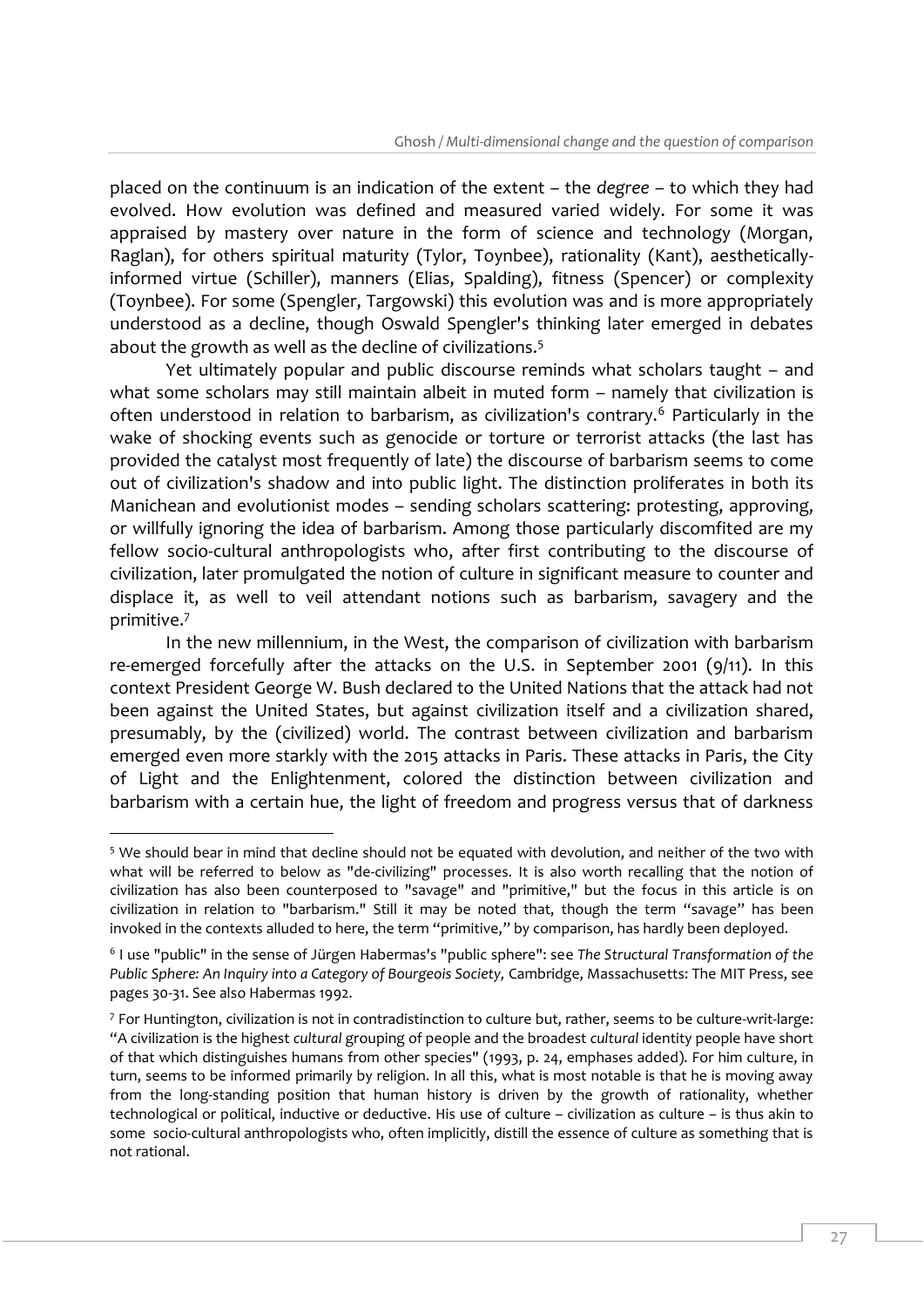and destruction.<sup>8</sup> These attacks, and related concerns about terrorism, migration and challenges to one's "way of life" appear to have animated those who voted in favor of Brexit.<sup>9</sup>

What follows below is a preamble to a broader project of excavating and interpreting R. G. Collingwood's arguments about what civilization and barbarism meant to him. He speaks to these in *The New Leviathan or Man, Society, Civilization and Barbarism* (1942) and in his "What 'Civilisation' Means," which was probably written around 1939, and which the editors of the 1999 reprint of *The New Leviathan* added as an appendix (pp. 480-511)*.* Both *The New Leviathan* and "What 'Civilisation' Means" elaborate on the issue of barbarism and are – probably for this very reason – among the most neglected of Collingwood's writings.

Collingwood (1889-1943) was Waynflete Professor of Metaphysical Philosophy at Magdalen College, Oxford University, from 1935 until shortly before his death. Among the most learned men of his time, he is best known for his writings on history, logic and art, as well as his work as a practicing archaeologist of the Roman Empire. Yet in his 1939 autobiography one can discern that his thinking on issues of civilization had informed almost all his work, including in what may appear as among his most abstruse philosophical arguments. For example, he saw the philosophical school of realism, which was emerging as a dominant paradigm in key philosophical circles in the years leading up to World War II, as a threat to civilization, insofar as he saw realism as undermining much of philosophy itself, including moral philosophy.

*The New Leviathan* is a remarkably provocative and, at times, mordantly witty tome. It is subtitled "Man, Society, Civilization, and Barbarism," and these correspond to the four parts into which the book is divided. This organization parallels Hobbes's original *Leviathan*, "Man, Society, Commonwealth, Kingdom of Darkness," published in 1651. Both *Leviathans* were written in times of rapid change – making them, in this sense, all the more relevant today. In Collingwood's case, he saw his work explicitly as a contribution to the war effort, i.e., against fascist populism. Collingwood supported the war against fascist populism and, in that context, saved some of his harshest criticism for British

<sup>-</sup>

<sup>&</sup>lt;sup>8</sup> That innocents, not soldiers or combatants, were targeted in these attacks raises a perturbing problem: the French Revolution(s) propounded the idea that governments could act only if authorized to do so by the will of the people. But his, in some ways, ostensibly confounds the distinctions, moral and otherwise, between, e.g., a country's military and its citizens, as well as raising issues of war-as-unavoidable-defense versus war-of-choice. These topics are too fraught and complex to be addressed here.

<sup>9</sup> Defending a "way of life" is a phrase and concern Collingwood seems to endorse. Since this article was written there have been other incidents of violence perpetrated by those who purport to represent Islam: the attacks at the Belgium airport, at a Florida nightclub, on Bastille Day in France (a day given unique significance in French and indeed Western history), in Istanbul, in Bangladesh, in Turkey, Saudi Arabia and in Afghanistan. It is noteworthy that the Istanbul, Bangladesh, Turkey, Saudi Arabia and Afghanistan attacks did not generate the civilization versus barbarism distinction to the extent as in the attacks on "Western" polities. In addition, the idea that there were fatalities and injuries to innocents (see footnote 7) was less pronounced in the non-Western settings. Is this because when a Muslim majority population is attacked in the name of Islam, the line between civilization and barbarism is seen, somehow, as less bright? If civilization is plural, then is barbarism as well? See Hutton 2012 and 2013.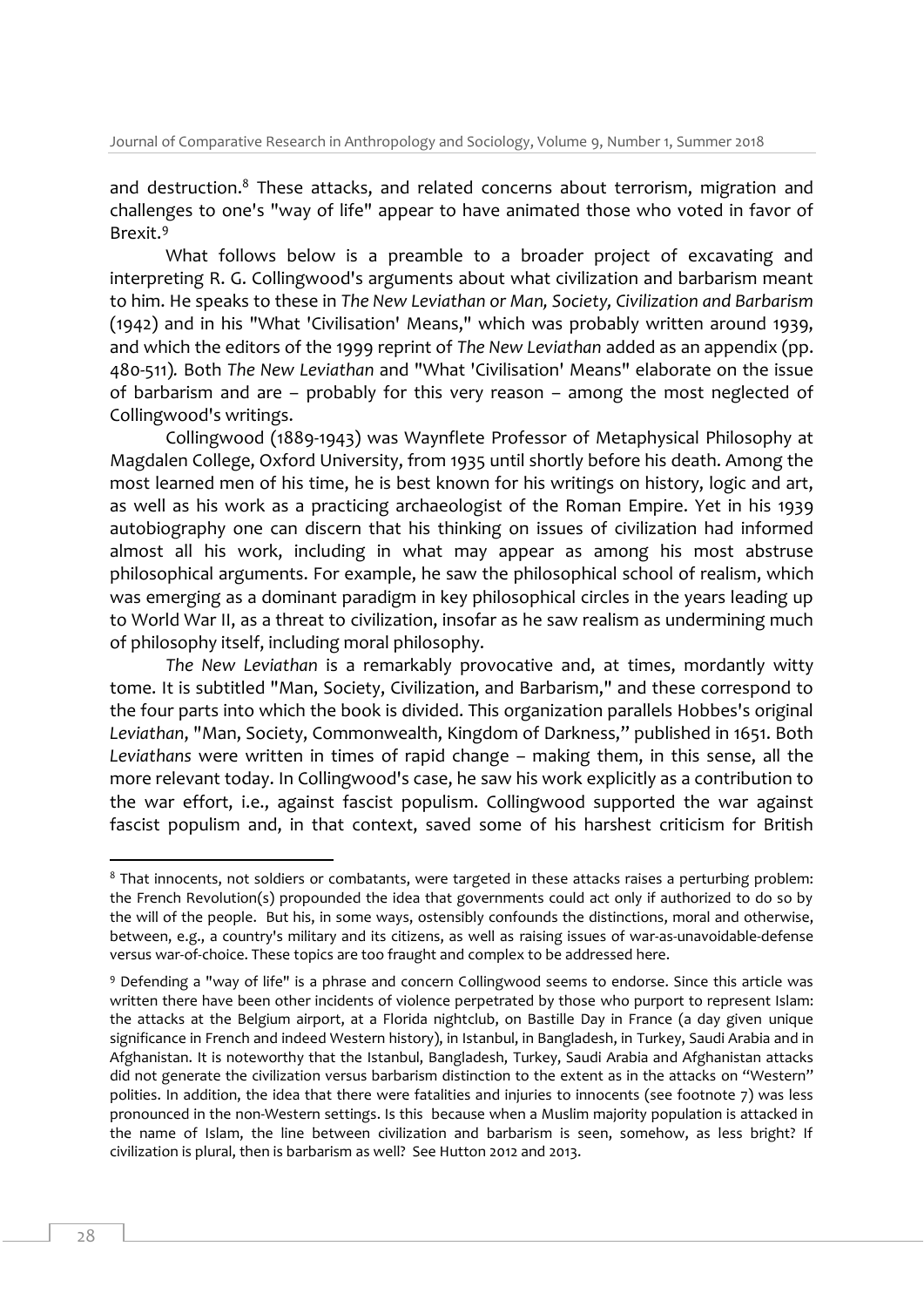pacifists.<sup>10</sup> He found fascist populism to be a form of barbarism, and turned to Hobbes to understand how barbarism could arise in the midst, as it seemed to him, of civilization.

Collingwood was an ardent though critical admirer of Hobbes.<sup>11</sup> Like Hobbes, Collingwood grounded his theories of ethics and politics in a philosophy of mind and of rational activity. My initial aim for this article was to excavate and recuperate Collingwood's arguments about civilization and barbarism with particular attention to how his arguments illuminate the current usage of these concepts. However, I realized that an examination of his understanding of mind and consciousness – and, in particular, intentional action – must be presented first. This is because his arguments about civilization, barbarism, rationality and self-determination each and all have, as their edifice, his understanding of how human consciousness develops and operates.<sup>12</sup> In my view, his approach anticipates actor-centred models in social and cultural analysis – with the added advantage that he does not avoid comparative reflections or abandon practical and ethical issues (see Braudel 1993 and Gong 1984).

Collingwood defines the process of civilization as the "asymptotic approximation to the ideal condition of civility."<sup>13</sup> Full and complete civility is a utopian ideal and, in that sense, can never be fully realized. Collingwood understands civilization to have three dimensions: social civilization, economic civilization and legal civilization. The first, social civilization, concerns how humans relate to other humans, that is, relationships between members of a polity as well as relationships between different polities. It is this dimension that is, I will argue, the most important for Collingwood, for theoretical but also ethical and practical reasons. The second dimension, economic civilization, concerns how humans relate to nature. In this dimension the advancement of science and technology is valued insofar as they allow for greater efficiency in productive enterprises that harness the attributes of nature. Economic civilization also entails intra-human relations and, in that sense, overlaps with social civilization – or, perhaps better, social civilization encompasses some of economic civilization.

<sup>-</sup>

<sup>10</sup> See Connelly 2005. "The Hesitant Hegelian: Collingwood, Hegel and inter-war Oxford," *Hegel Society Bulletin* 51-52: pp. 57–73.

<sup>11</sup> For example, Collingwood appreciated Hobbes's insight that human activity is collective and consensual, a conjoining of wills oriented towards some goal; from such an understanding of human collective activity which may, in key regards, be understood as a genre of social contract theory - one can see how collective activity could also come unraveled and, at worst, work against itself. However, Collingwood disagreed with Hobbes's argument that human nature was one of pure self-maximization and thus the only reason collectivities came into existence was to further the individual interests of its members. Hobbes's view of human nature led him to endorse absolutism in the final analysis. Collingwood's revision of Hobbes led him to liberal democracy.

<sup>12</sup> In my view, his approach anticipates actor-centered models in social and cultural analysis – with the added advantage that he does not avoid comparative reflections or abandon practical and ethical issues, see Braudel 1993 and Gong 1984.

<sup>&</sup>lt;sup>13</sup> R.G. Collingwood, 1999. The New Leviathan or Man, Society, Civilization and Barbarism. New York, New York: Oxford University Press, pp. 282-284. See also Van der Dussen 1990.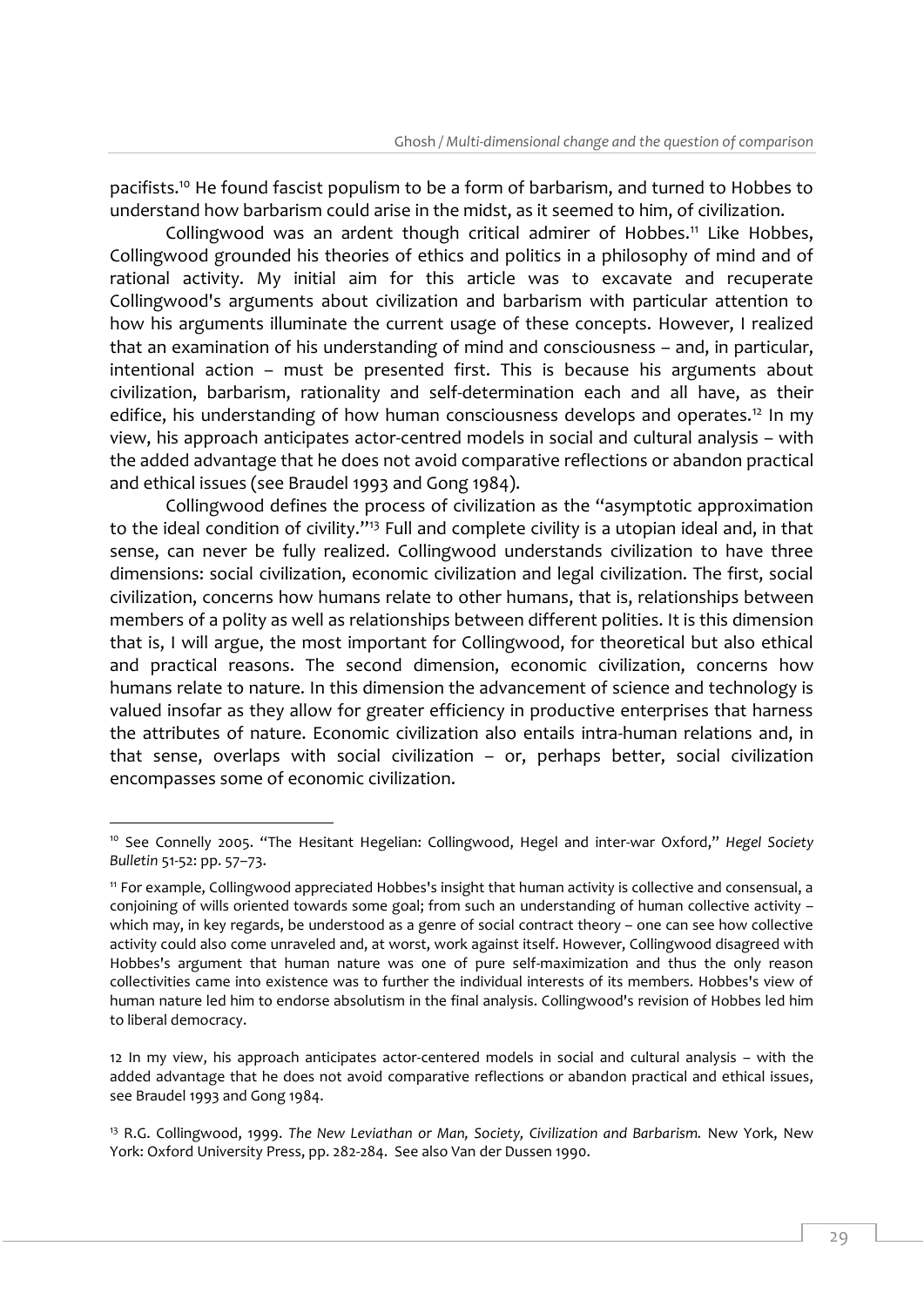For Collingwood neither scientific production nor technological innovation is coextensive with civilization: even a polity with civilized production and civilized exchange – thus an economically civilized collective – may lack in social civilization which, for him, *trumps the other two dimensions of civilization*. Social civilization is relative to a polity's specific definition(s) of civility and barbarism, which implies that polities cannot be judged as points on a single continuum, but rather must be understood as each polity recognizes and realizes its own trajectory of social civilization in relation to economic and legal civilization.<sup>14</sup>

Given this approach, a polity is only less civilized than another if it shares the same or similar ideals, or goals, of civility, but has realized these ideals to a lesser degree. It should be noted though that Collingwood is not a cultural relativist, as suggested by his rebuke of pacifism noted above; for now, we may note that his position in this regard hinges on the role that force or, conversely, consent, plays in how a collectivity comes to recognize and then realize its goals and ideals. At the heart of his notion of social civilization is the axiom that dialogue and persuasion are to be pursued over force as much as possible.

The attempt to entirely eliminate all forms of force from all social relations, including relationships between polities, is utopian, i.e., unachievable. Indeed, attempts to implement utopia almost always require a significant dose of force. For Collingwood a universal goal is to minimize force and maximize dialogue, while bearing in mind that what counts as force and dialogue will itself vary and change. Here Collingwood introduces an important distinction between ideal and fact – between what a polity is and what it strives to be – that is crucial to his critique of relativism. This will be elaborated later.

The third dimension of civilization, legal civilization, recognizes the importance of law. This can take myriad forms, including civil and criminal law. Cross-culturally, I take legal civilization to refer to the fact that persons and peoples set up something we can call "rules."<sup>15</sup> Although Collingwood does not say so explicitly, rules are not the same as norms, customs, habits and routines – though rules can overlap with any of these. Rules are expressed explicitly and come with the sense that there are persons or institutions

<sup>&</sup>lt;sup>-</sup> <sup>14</sup> Norbert Elias suggests that civilization is intertwined with how different figurations of power -- power in the form of violence in particular -- changes over time, and gives attention to seemingly disparate areas of social life as manners and the state. Perhaps Elias was, in his earlier work, somewhat blinkered by his mentor Alfred Weber (the brother of Max Weber) in not seeing civilization as both multidimensional and contingent. See both Elias 2012 and Mennell & Goudsblom 1998. However, a full comparison between Elias and Collingwood along these lines should be undertaken before such arguments are advanced. Collingwood's work on civilization etc. could be put in fruitful dialogue with Fevre (1973), Voegelin (1987), and Pocock (1999-2015), as well as Elias and Braudel (1993). The argument that I offer here is that, for Collingwood, a philosophy of mind must be at the center of discussions about civilization etc.

<sup>15</sup> R.G. Collingwood, 2005. *The New Leviathan or Man, Society, Civilization and Barbarism,* (New York, New York: Oxford University Press, pp. 290-291, 502, 510. I would add that a full array of the humanities and social sciences would have to be called upon in order to understand a given polity's definition of civilization and barbarism.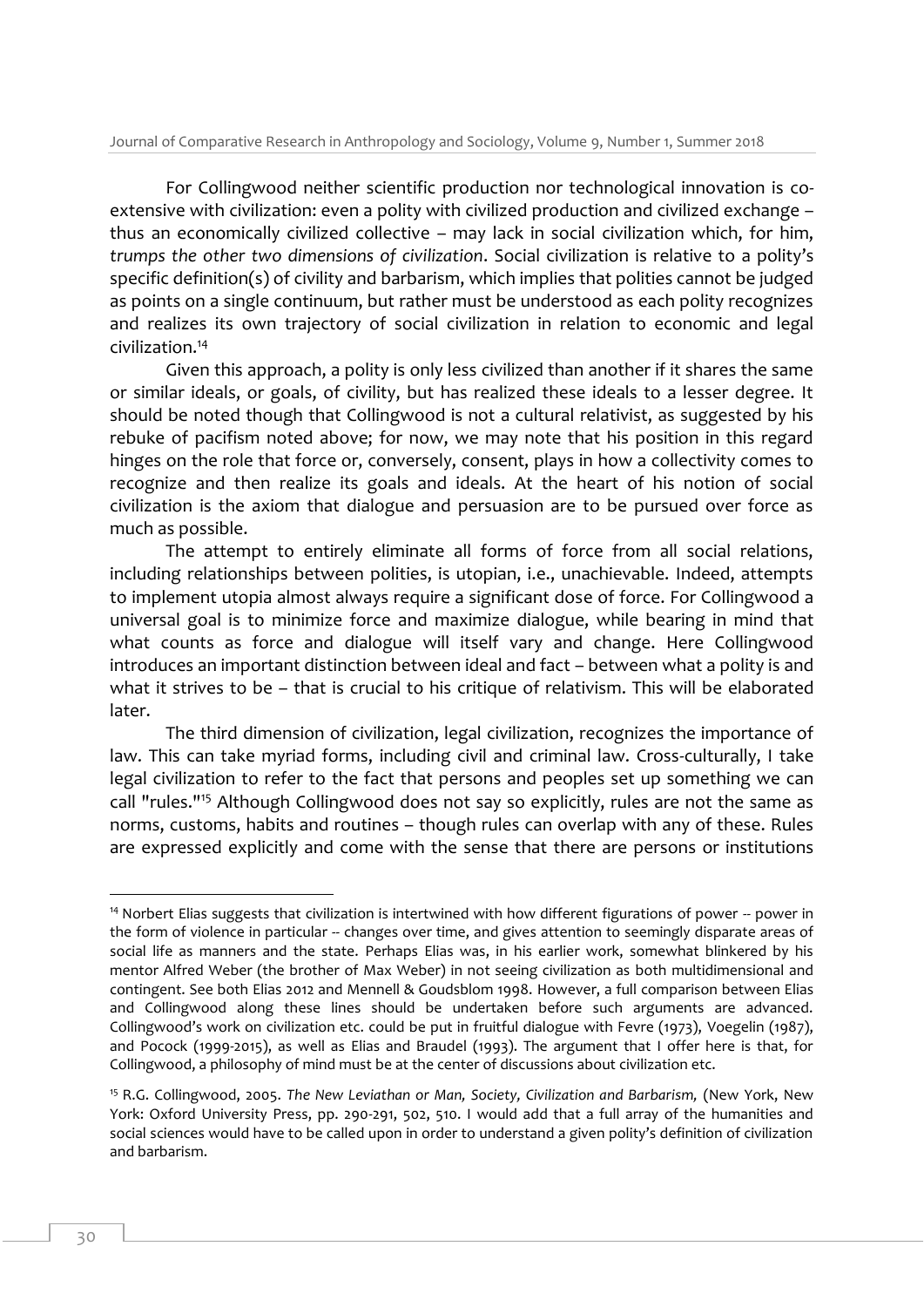that have the recognized role of codifying and adjudicating them. The matter of enforcing rules is dealt with in the same terms as force more generally in a polity, as already alluded to above and to be detailed later.

Hence for Collingwood a key gauge of civilization is how these three dimensions of human life -- social, economic and legal -- are interpreted and interrelated (or "articulated") each with the other. His concern in the first instance is how these dimensions are related *consciously* and *intentionally* by human actors, individual or collective, in different times and places. The civilizing process involves the on-going project of better interrelating these dimensions. Each dimension is dynamic; it is not inert but always in-process, and hence the project of interrelating them is also dynamic, an ongoing process. Insofar and on those occasions when a collectivity fails to recognize the difference between these aspects – for all collectivities have them – or fails to properly inter-relate or integrate them, such a collectivity can be seen as uncivilized or, more precisely, faltering in the civilizing process. Insofar as collectivities actively seek to obfuscate the distinctions between these dimensions, or otherwise work actively against their constructive interrelation, such activity can be called barbaric or, better, de-civilizing. As will be elaborated later it is through this model that Collingwood provides, in my view, a distinctive alembic for distilling and comparing the ideas of Mohandas (Mahatma) Gandhi and Jawaharlal Nehru on the content and trajectory of civilization in India.

### **Civilization and self-determining communities**

-

Collingwood situates civilization also in the interrelationships between what he calls "social community" and "non-social community." For Collingwood, all collectivities are an admixture of two sorts of communities, social communities and non-social communities. The difference between the two lies in the extent that each is freely constituted and is self-governing, that is, self-determining. A social community, or what Collingwood calls "society" in its proper sense, is a self-determining community *within* a polity. The nonsocial community is likewise within a polity, but is not freely constituted and is not selfdetermining. The social community rules over the non-social community in the broadest sense.<sup>16</sup> No polity that perdures over time is without this mixed character, whether that polity be the so-called nuclear family or a country with a population of billions. In many polities, the distinction is most obviously apparent in that made between children and adults. Typically, adults are the social community in relation to the non-social community of children. I am not aware of any collectivity that has allowed two-year-olds to be fully self-governing.

Collingwood uses the idea of non-social communities as a replacement for Hobbes's notion of the state of nature, and perpetual war of each-against-all that, for Hobbes, characterizes the state of nature. The relationship between ruler and ruled, and of rule to self-determination, is an elaboration of the idea of agency.

<sup>16</sup> By rules "in the broadest sense" I mean to indicate that the social community is not just focused on the legal dimension of civilization, but on all dimensions. Moreover, "rule" here does not mean that the social community wields violence – let alone has a monopoly on it.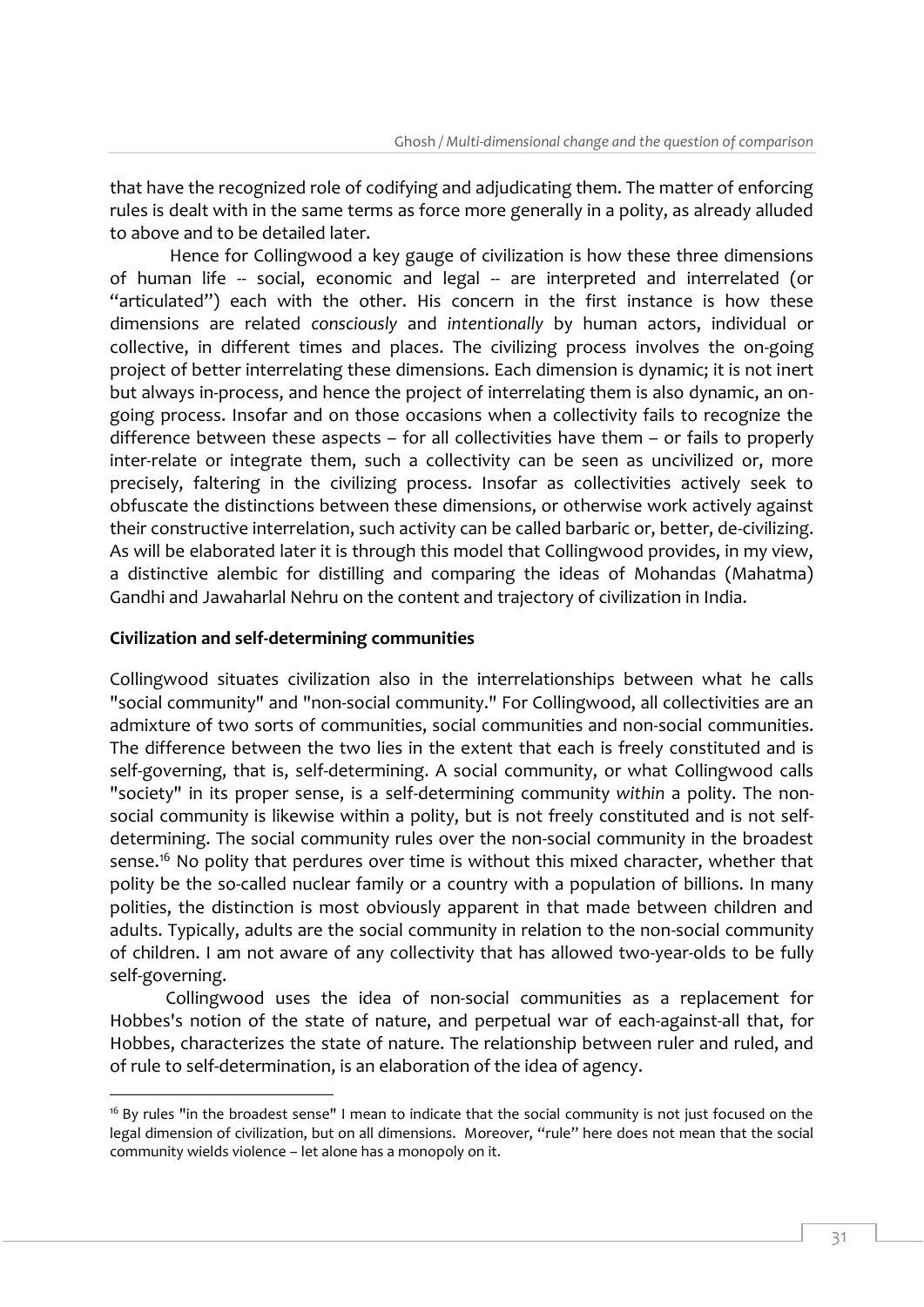Collingwood's approach to civilization is founded upon his convictions about human agency, i.e., his understanding of human consciousness and human action, with particular attention to action that is explicitly intentional and, in that sense, rational. For him, the essence of self-determination is being able to freely act to shape one's life. Selfdetermination is founded on the ability to choose and act freely, that is, to act agentively.

A non-social community is composed of those who are not fully actualized agents. Thus, the relation of society to non-social communities is one of agents who are embarked on a joint enterprise who rule, and less-than-full agents who are ruled. There is a range or scale of more or less agentive subjects from those who do not govern at all, all the way up to those who govern themselves entirely. But all are agents of some kind and degree.

The central task of the social-community is to convert those in the non-social community so that they can join the social-community, the self-ruled. Persuasion and pedagogy are the ideal forms of rule, i.e., of conversion. If it fails, and only then, force may be legitimately used by the rulers over the ruled, as long as it serves the long-term goal of supporting the conversion of the ruled so that they can join the ranks of the rulers.

The question of civilization arises in this context for Collingwood because of the idea that, as noted, he sees the central role of a social community, that is, a ruling society, to be to reproduce and expand itself by guiding members of the non-social community into the social community. This is the quintessential civilizing process. A society that is failing to turn non-social community into social community is failing at civilizing. A social community that actively resists its own expansion is de-civilizing, it is behaving barbarically. We know that in many polities there are social communities that are treated as non-social communities. They are, at best, represented as if they are children – on the egregious grounds of perceived difference, e.g., in ethnicity, gender, and religious or political beliefs. A collectivity that in its external relations treats another social community as if it is a non-social community is also behaving barbarically, and inciting war.

Crucial to the conversion of non-social community to social community is the ability of the social community, the society, to integrate the social, economic and legal dimensions of civilization. To reiterate, for Collingwood, a polity is civilized, or civiliz*ing*, to the extent that it promotes self-determination within itself, with regard to both individuals and sub-groups. For this to proceed successfully, the interrelations between the three dimensions must be monitored and maximized, for all three are necessary to learning the arts of self-determination. Yet this immediately raises questions. What counts as agency? And what if, as is too often the case, one individual's or polity's choices are counter to those of others?

Below, I adumbrate the understanding of human nature and human being that underpins Collingwood's answers to these questions, and which underwrites his advocacy for civilization. I select those aspects of *The New Leviathan* that are most relevant to the broader discussion of what I will call "civilizing action" and "barbarizing action," a distinction that has been pointed to above, and will be re-visited in what it is to follow.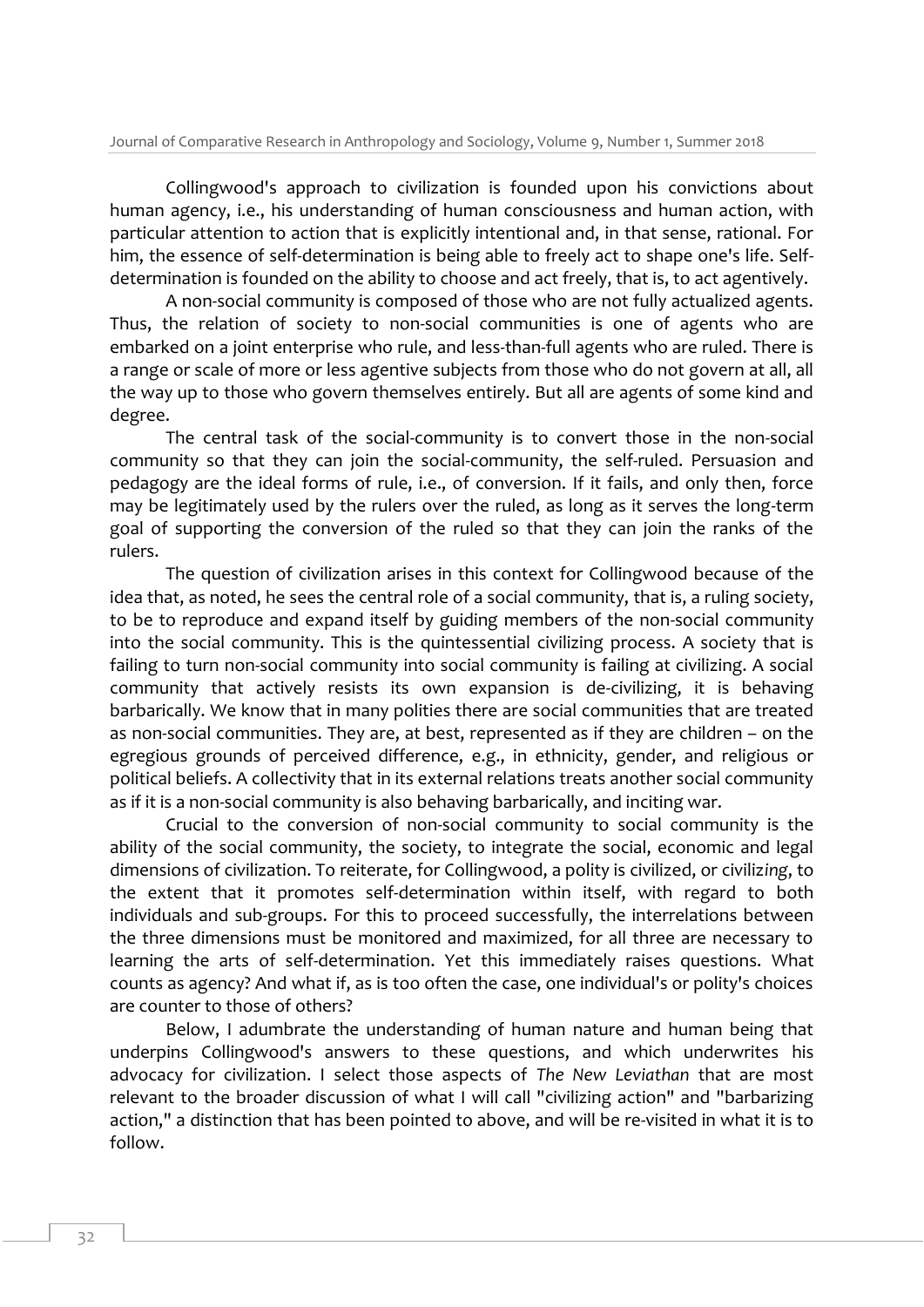Collingwood's *New Leviathan* follows the format of Hobbes's *Leviathan* in that it is enumerated and organized with sub-points etc. When citing Collingwood, I will use this format, with brackets.

The discussion below draws exclusively on Part I of *The New Leviathan*, entitled "On Man."<sup>17</sup>

Discourse is the activity by which a man seeks to mean anything, such as through the production of a flow of sounds and silences [*NL*,6.1-6.19] Note that discourse is not a tool but an activity. It is not a thing, but rather an "-ing"; not a hammer, but hammering.

Language is an abstraction from discourse: it is the system adopted, the means employed, the rules followed in the activity of discourse. Language is not a tool whereby knowledge already existing in one man's mind is communicated to another's, but an activity prior to knowledge itself, without which knowledge could never come into existence. As consciousness develops, language develops with it [6.11,6.18,6.41]. For Collingwood the recognition that language precedes thought is one of Hobbes's greatest contributions [6.43].

Language in its simplest form is the language of consciousness in its simplest form; the mere register of feelings, irrational, unplanned, unorganized – what we may, at some risk, call "sensation" or "experience." At this level of consciousness, thought is merely apprehensive, capable of taking what is "given" to it [6.58,10.51]. When consciousness becomes conceptual thought, language is used to develop abstract terms. Here consciousness is capable of abstracting from what is given [6.12, 6.17, 6.58]. When consciousness becomes propositional thought, discourse develops the propositional sentence. Here consciousness begins to distinguish truth from error [6.59, 10.51]. Consciousness becomes reason as language begins to link one propositional sentence with another, so as to demonstrate that the later statements are consequences of the former. At this level of consciousness the agent is also capable of understanding himself in relation to other things [6.59, 10.51].

Conceptual thinking is an act of practical consciousness by which a person emerges from a simple state of sensation and feeling. Persons make themselves conscious of their sensations and feelings by naming them, either by gesture (e.g., a shiver) or in speech (e.g., saying "I'm cold") [6.2,6.28]. With selective attention a person can focus on and name a particular sensation or feeling from amongst a mass of them. This selective attention changes both the person attending and the object attended to (the distinct feeling selected out for attention) because it changes the nature of the "field" of feeling [7.23,7.24]. The act of classifying is a practical activity of consciousness which "draws the line" between various (selected) "objects" in the field of sensation and feeling, for example, the point at which one decides to stop calling a color red and start calling it purple, or decides to draw a line between genders.

-

<sup>17</sup> Although the formal mathematical layout of the *New Leviathan* parallels that of Hobbes's *Leviathan*, David Boucher, a scholar who specializes in the links between British idealism and liberalism, argues that Collingwood follows the Bible instead (Boucher 2003, pages 122-136).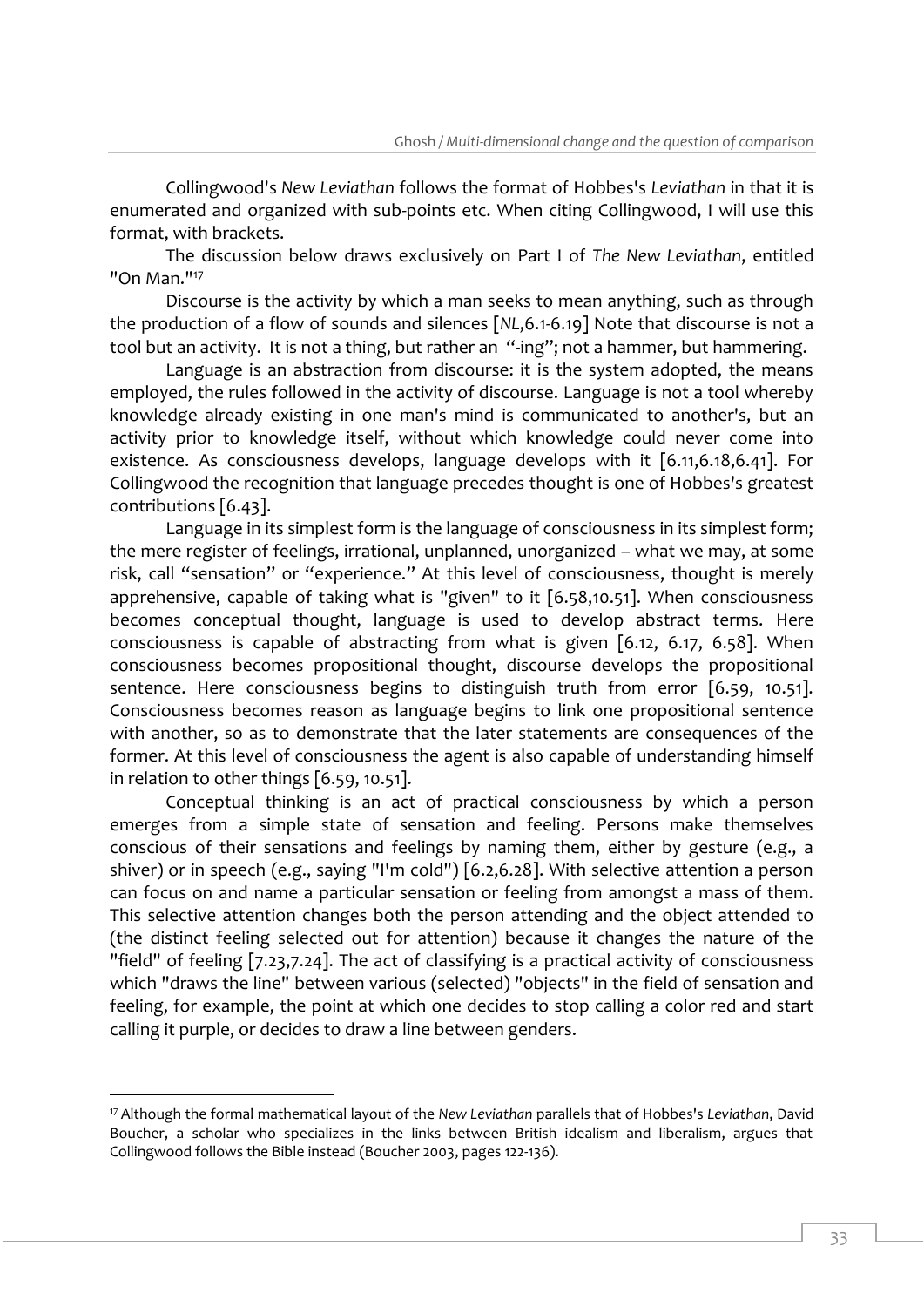Thus, all classes, i.e., cognitive classifications and categories, are founded in practical activity on the part of the individual and are negotiated in the mutual practical activity of various individuals. The members of a class become a member of that class through their resemblance, a resemblance of both kind and degree, a resemblance determined (and perhaps established) through the practical consciousness of the classifier [19.22-19.35]. This point is central in Collingwood's reformulation of the notion of "society" – in relation to social and non-social communities, as outlined above – and, in turn, of "civilization" and "barbarism".

Let's say a person is conscious of an object, and then has a consciousness of that initial consciousness. The latter consciousness makes the initial consciousness a first order object [5.26]. A proposition is never about such a first order object [11.34] but about a concept [11.35]. Because propositions are about concepts, any proposition may be mistaken and hence it is contestable [11.35] – which means it can be reassessed and reproposed. In other words, propositional consciousness involves the asking and answering of questions, and asking a question implies contemplating alternatives [11.12].

Here I would point out that these various levels of consciousness are closely connected with Collingwood's notion of rational action and of agency – and the difference between the two. Pretty much any level of consciousness can be associated with action. If I stub my toe and say "ouch" that is an action. If I act on an appetite or a desire that is certainly also an action. But agency is a particular form of action that requires a unique mode of consciousness. Indeed, if consciousness is always more or less some sort of activity (for body and mind are not disjoined), it is in agency that consciousness and action come together utterly. Still, there are different forms of action that accompany different forms of consciousness. They not only differ in kind but also in degree. There is, then, some measure of agency in all action. Yet agency exists unquestionably when action is exercised with the consciousness of *choice* [emphasis added, cf. Section 13 of Part I].

Consciousness of choice has two preconditions. First, choice entails reflective thought. Reflective thought requires the movement to a "higher" level of consciousness of/from a "lower" level of consciousness, for no form of consciousness is aware of itself as a form of consciousness. Thus, if one is acting merely on the basis of the "desire" level of consciousness, one is not reflecting on that desire. As one moves through higher and higher levels of consciousness, through making the previous level of consciousness the object of the subsequent level, one becomes increasingly reflective, or, in other words, one has something to be reflective "about." When this reflective action is the outcome of deliberation within a society, no position can be posited as such, i.e., as stable. Through the process of the collective conscious, refinement, desires, feelings, emotions are not disavowed, rather they are elaborated, processed reflectively, in new figurations of language and action.

At higher levels of consciousness propositions, abstraction and indeed rationality develop. Rational thinking begins when a man accustomed to propositional thinking starts making a distinction that is not entailed in propositional thinking: the distinction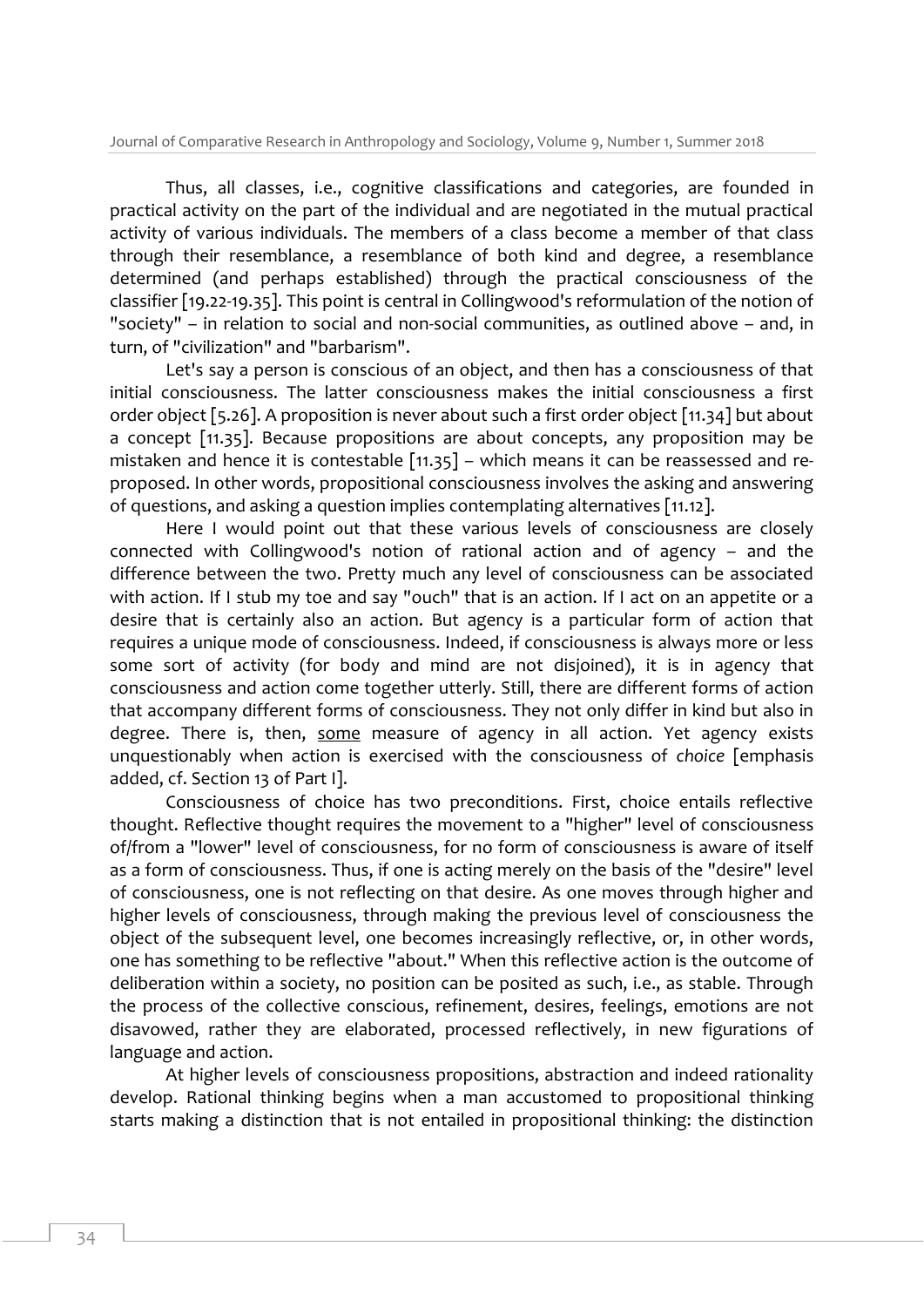between "the that" and "the why"  $[14.1$ -14.2].<sup>18</sup> And with rationality arrives the ability to choose. One can choose without being rational, that is, without being aware of the reason for one's choice. This is capricious agency. But if one has reflected enough to be conscious of one's reason for choosing, then this is agency *par excellence*. Here consciousness is will, and free will at that. Agency, therefore, describes the actualized capacity for persons to be able to (when they are able to) act freely, wilfully and rationally in the world.<sup>19</sup>

Human beings exist in association with other human beings. Human agency, therefore, always involves interaction with other agents [Ibid.: 23]. If we look for an individual acting in the world according to his or her own discrete determinate nature, a nature that has come to exist without any interaction with other agents, we will not find one. The saying that no human being is "an island" is inspiring in myriad ways. It is also a physical, biological, psychological and social fact. Accordingly, to exist in society is to participate with other agents in an enterprise: "every society is formed for the joint prosecution of some exercise" [21.95]. Two or more agents who come together can constitute a society. They would embark – ideally with maximum and mutual consent – on some enterprise. The process that allows a person to say, "I will" is the same that allows a person to say, "we will." Thus society, properly speaking, involves the pursuit of common activity by agents who are free to choose that activity. Even planning and going for a walk with someone is to engage in society, albeit a relatively temporary one.<sup>20</sup>

It is crucial to recall the distinction between society and class respectively [19.37 passim]. A class is a group of things united because of their resemblance, their sharing of some common attribute(s); the creation of a class, i.e., discerning the common attributes are is a practical act of some agent's consciousness (individual or collective agent) as noted above. For Collingwood, however, a society is not a group of people brought together because of some attribute, however striking, they possess that makes them resemble each other. A society is a constituted when two or more agents together embark – ideally with maximal and mutual consent, as noted above – on some practical enterprise. True, once a society comes into existence, all the members represent at least one class, share at least one attribute, namely the class of all who belong to that society! However (the class of) belonging to a society as assessed by "external" criteria never creates the society, rather the reverse: the class comes into existence as a consequence of the practical activities of agents. According to Collingwood, the notion of class is often mistaken as a notion of society. In fact, "class" masks the empirical complexity of agents

<sup>&</sup>lt;sup>-</sup>  $18$  Collingwood describes and analyzes three kinds of reason -- utility, right and duty -- in sections 15, 16 and 17 of Part I of *The New Leviathan*.

<sup>&</sup>lt;sup>19</sup> This capacity includes and, in some cases, requires the ability to use symbols and signs, but the capacity is not limited to symbols and signs as some socio-cultural anthropologists would have it. One of my central interests in civilizational analyses is that they could allow for bringing the insights of political philosophy, particularly its attention to rationality, into conversation with key strands in socio-cultural anthropology, not least the concept of culture itself.

<sup>&</sup>lt;sup>20</sup> Here "society" means "social-community."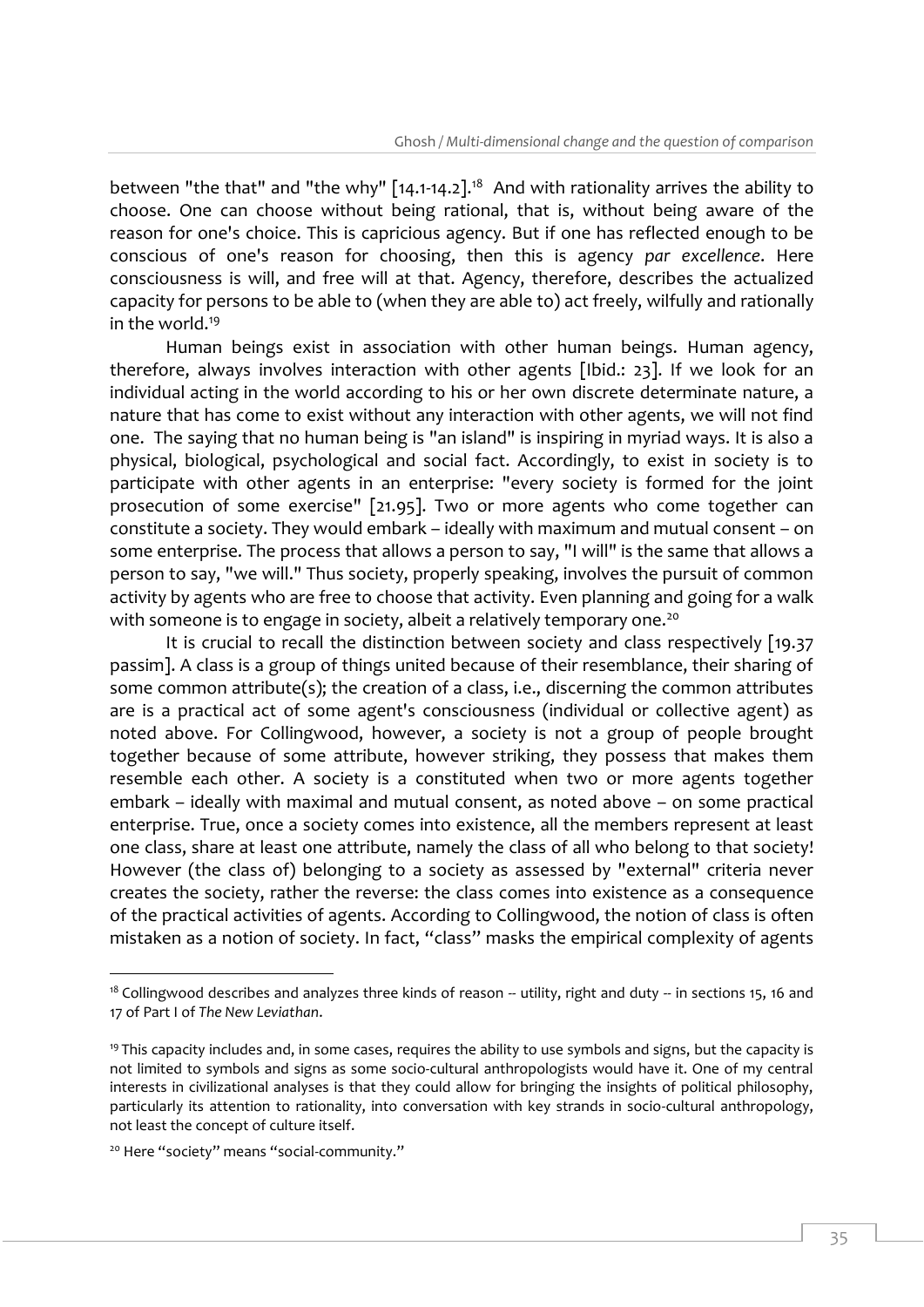by treating them as if they were unitary, determinate objects, the manifestations of some underlying essence or the product of some substantialized agent, a pure class of persons who share some permanent "something" despite their actual (dis)organization at any one time or, conversely, perhaps their unobserved unity of purpose.

In any case, society is nothing over and above its members. It is the on-going will and protean activity of its members, which recursively re-shapes itself in relation to both internal and external factors [21.27]. This applies not only in the first instance when society is formed, but also throughout its duration: society is on-going activity. When the activity ceases the society ceases. In this, Collingwood distinguishes himself from most social theorists. The latter see society as the more or less permanent product of a singular move away from nature. Thus, for anthropologist Claude Levi-Strauss the moment of the first exchange (of a woman, or a word) creates a social over against a natural distinction, and society is born in that single stroke. For Hobbes, too, the move from the state of nature to society is established and completed with the creation of the Leviathan.

Not so for Collingwood. He suggests that to see society as a stable entity is to fail to recognize that it is actually the ongoing activity of agents. Hobbes made this mistake when he reified the body politic into a thing that exists like the body, which, in Hobbes's view, was like that of a self-sustaining machine. For him once society is constituted it operates in terms of principles and laws of its own; the members of society are no longer agents consciously participating in a joint enterprise but are now mere components of the system. Boucher [1989:77 passim] says that, for Collingwood, both Hobbes and René Descartes contributed greatly to understanding how humans relate to the natural world and also how humans relate to other humans. One contributed by emphasizing the radically subjective basis of action, the other the same for thought. However, both failed to move beyond this one-sided subjectivism which separated subject from object. To Hobbes Collingwood says: action is subjective no doubt, but it is also an elaboration of how actions relate to each other, whether the diverse actions of a single subject in relation to the other, or the diverse actions of other subjects. To Descartes Collingwood says: thought is subjective too, but all thought elaborates on how the body exists in the world. In fact, the subject itself is created by reflection on bodily sensation, feeling, appetite, desire etc., not a transcendental rationalism that constitutes the subject out of thin air. Accordingly, all conscious action is ultimately borne of what may be loosely called "experience."

Moreover, experience is ongoing. It doesn't end after some singular and definitive move from nature to society. Such a view assumes that after an original moment of consciousness (e.g., prudential reason in Hobbes's case) society is created and nature disappears, in the sense that it is no longer the baseline from which society moves away in constituting itself. For Collingwood, the relationship between the state of nature and the state of society is in flux, to the point that it can be difficult to separate the two at all, let alone once and for all. In this sense, experience is un-ending and incomplete, and thus so, too, is consciousness. Accordingly, the move from nature to society is an on-going and dynamic activity of agents, for this is, after all, the very definition of society: the continuous reiteration or re-invention of agents participating in joint enterprises.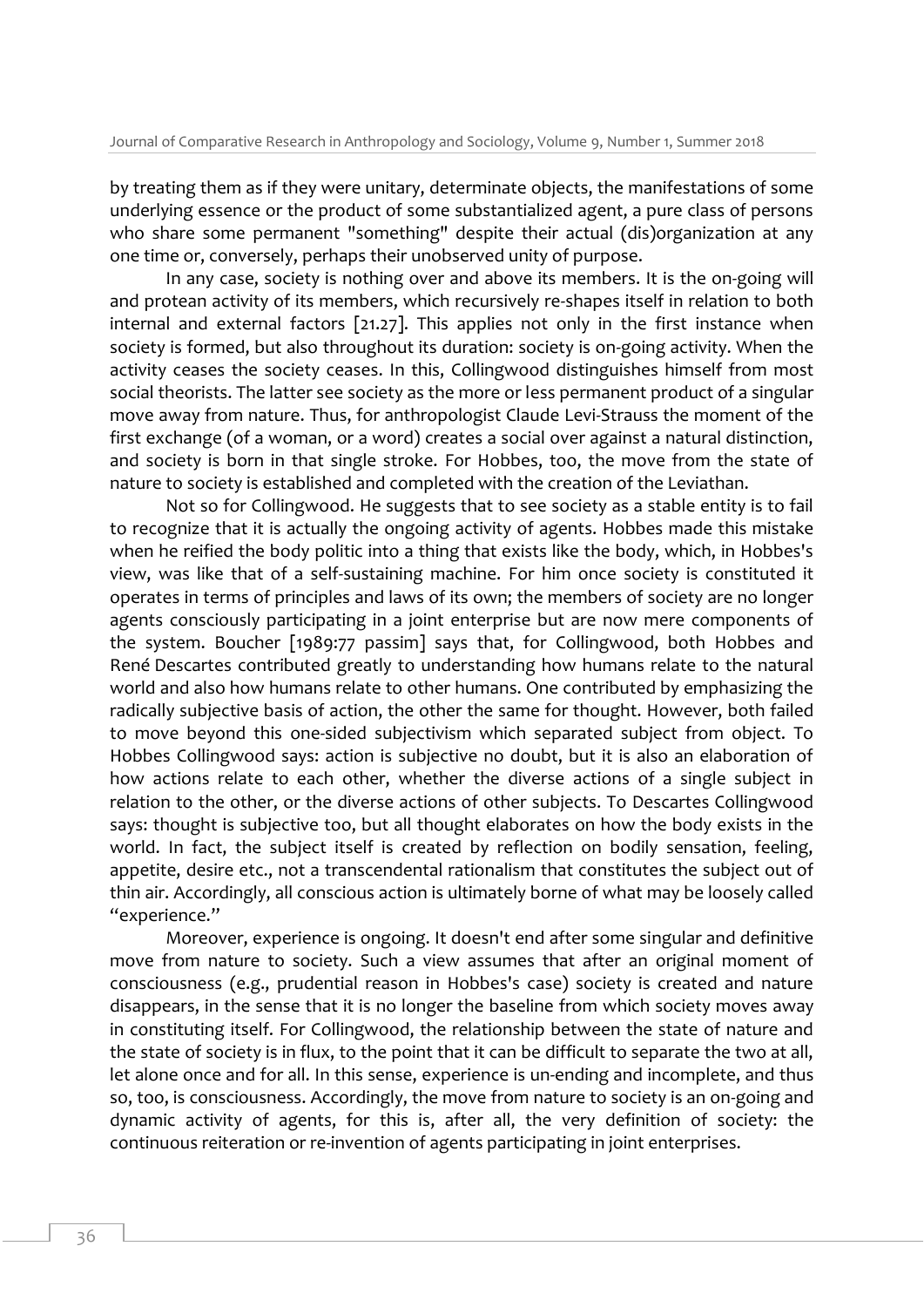To have agency does not mean that one is fully conscious of every aspect of one's actions and its consequences. Nor does it mean that one can create one's reality as one chooses. As noted above with regard to ethnicity, gender etc., agents can be both the patients and the instruments of the agency of others. Many critiques of nineteenth century colonialism and of post-World War II global order show how societies seek to turn other societies, both internal and external, into non-social communities – although not presenting the critique in these Collingwoodian terms (see Jackson 2006).

For Collingwood, civilization or barbarism is to be found precisely in the relations between non-social communities and social communities. Is the latter, the ruling group, using their rule to recruit members of non-social communities into becoming members of the ruling society? Does the social community see the distinctions between social, economic and legal civilization, and the on-going and protean challenge of articulating each with the other? Does the ruling society encourage its members, especially new ones, to dissent and offer other visions of this articulation? If the answers are yes, then this is a civilizing polity.

Relations between agents can involve either dialogue (discussed above as persuasion) or domination (discussed above as force). In dialogue one tries to find a position in which both sides can come to agree, where each can see the partial accuracy of their own and others' views. Here Collingwood evinces his Hegelian heritage, for it was Hegel who enunciated the principle that concepts can never be set in resolute opposition for they will always find a higher synthesis. For Collingwood, however, this dialectical process is not exemplary of a predetermined unfolding process of universal rationality, but of the negotiations of historically-situated agents. Agents can interact through domination as well, where one party seeks to force the other to relinquish its agency. Indeed, if one agrees with Collingwood here, one might say that overt domination is a sign of weakness: if you cannot persuade, you trot out the troops.

A social community maintains its non-social community in that position either via dialogue or by domination. Collingwood says that the latter may be maintained by "order" or by the inculcation of particular "ways of life" [21.3]. In any case the non-social community is not allowed to exercise its will. But this is not to indicate that there is a fundamental and essential difference in kind (only) between social and non-social aspects of a community.

Hence, agents are always overlapping classes: a unique notion of social "system" which makes agency central: it assumes systems of this sort are made and not simply found and that they are continually being completed, contested and remade. This is a different notion of system from those notions of the natural world – which are then often projected onto the human world. In the taxonomic discourse of natural science, systems are conceived to be composed of mutually and yet interdependent parts; but a construction such as this immediately raises the question of which part is more fundamental or more important. Typically, some transcendent principle of unity, perhaps one part elevated over the rest, was posited to deal with this dilemma, leading to essentialism.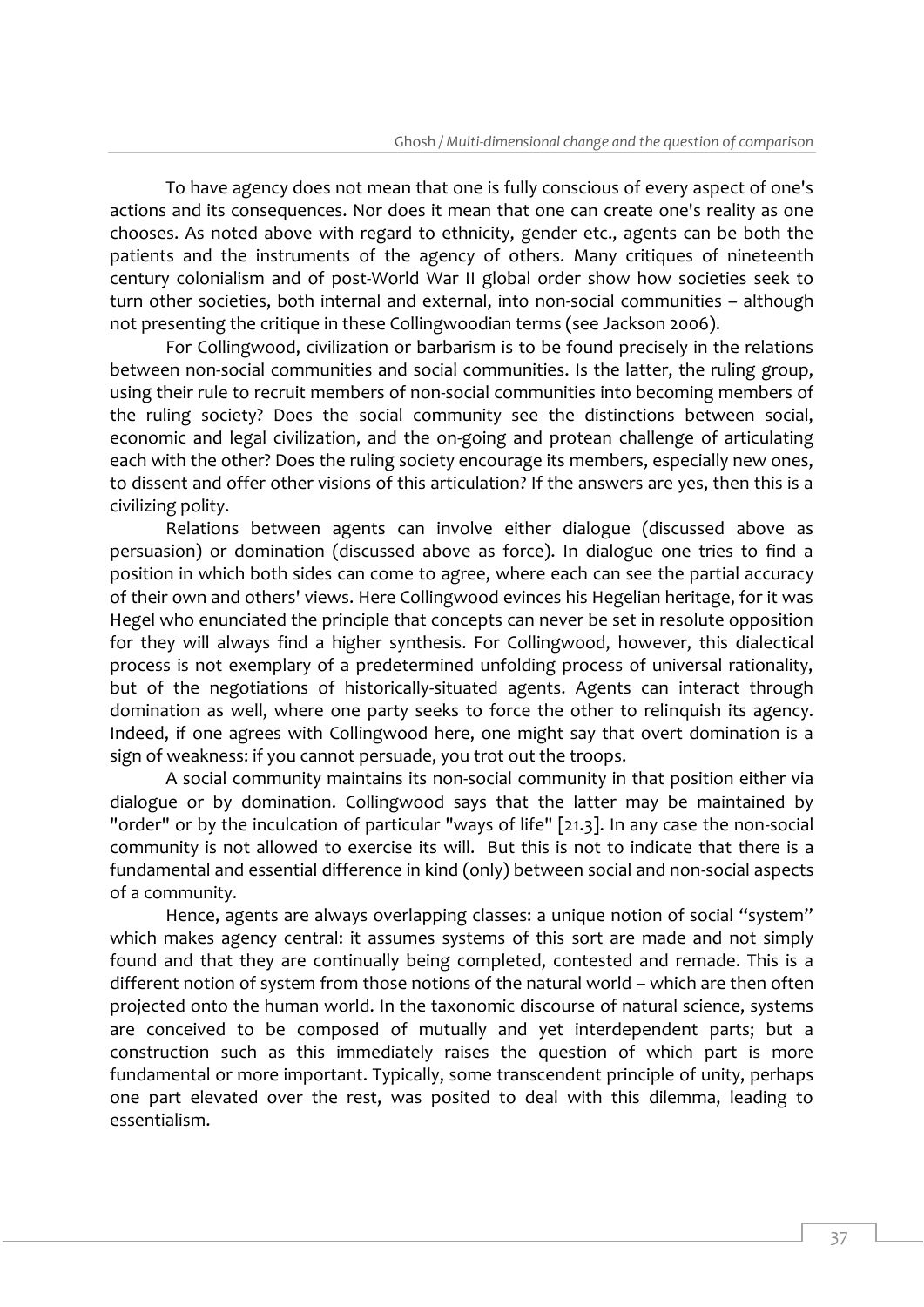In contrast to taxonomy, for Collingwood, "the world of politics is a dialectical world in which non-social communities (communities of men in what Hobbes called the "state of nature") turn into "societies"  $[24.71]$ .<sup>21</sup> This view of human affairs as processual is not a view that human activity lacks order. It is, more precisely, a different view of order. This is a vision of society as polity where, for the ruling society in particular, the work is never done [25.23]. From this vantage, what some today see as fragments of culture – fragments to be lamented or celebrated – are perhaps better seen as consequences of a ruling society that does not acknowledge its role and responsibility as such, or has knowingly abdicated it (see Ghosh 2016, 2007). If the latter, and per above, such actions could be characterized as barbaric.

The task of Part II of my undertaking is to show that Collingwood's approach to civilization *and* barbarism provides a framework for comparing civilizational projects. The specific aim will be to use his framework to juxtapose what Mahatma Gandhi and Jawaharlal Nehru, respectively, envisioned as the civilizing and de-civilizing aspects of Indian civilization.

For example, Collingwood and Gandhi seem to share the understanding that civilization is a process (like "socialization") and, moreover, an *incremental* process – unlike the radical, revolutionary, "Great Leap Forward" of Nehru's Planning Commissions. Arguably Elias (2012) provides a middle-ground between these two visions of civilizational change – incremental versus revolutionary – in that he saw the civilizing process as incremental, but underscored that de-civilizing processes could occur with great rapidity.

A striking difference between Collingwood and Gandhi is that, from a Collingwoodian perspective, Gandhi did not fully grasp the economic dimension of Indian civilization, and thus could not interrelate it with the other dimensions in a sustainable manner. It is important to note that though Collingwood held that all people and peoples have these three dimensions – social, economic, and legal – as aspects of their existence, the kind and degree of civilization in these dimensions is variable, i.e., "having" a dimension does not therefore mean that progress (civilization) is occurring in that dimension. Accordingly, as we will see in the subsequent article, Collingwood draws an important distinction between "wealth" and "riches." The distinction allows him to locate the appropriate place of economic exchange, including capitalist free markets, in civilizational pursuits. The distinction between "wealth" and "riches" is one that Gandhi failed to draw, I argue. Significantly, the distinction between wealth and riches also allows us to reconsider how factors such as public works, monumental architecture, occupational specialization and state administration (including considerations of "core" versus "periphery") should be understood in relation to the idea of civilization, and thereby proffers a unique perspective on Gandhi's insistence that the heart of Indian civilization was to be found in its rural agricultural villages.

Another key point of comparison between Collingwood, Gandhi and Nehru will be the use of force versus dialogue as a key criterion for judging how well the three

-

<sup>21</sup> I will retain the use of "men" and "man" rather than adopting more gender-neutral language to recall that gender-neutral thinking is, itself, an on-going process of striving toward an ideal.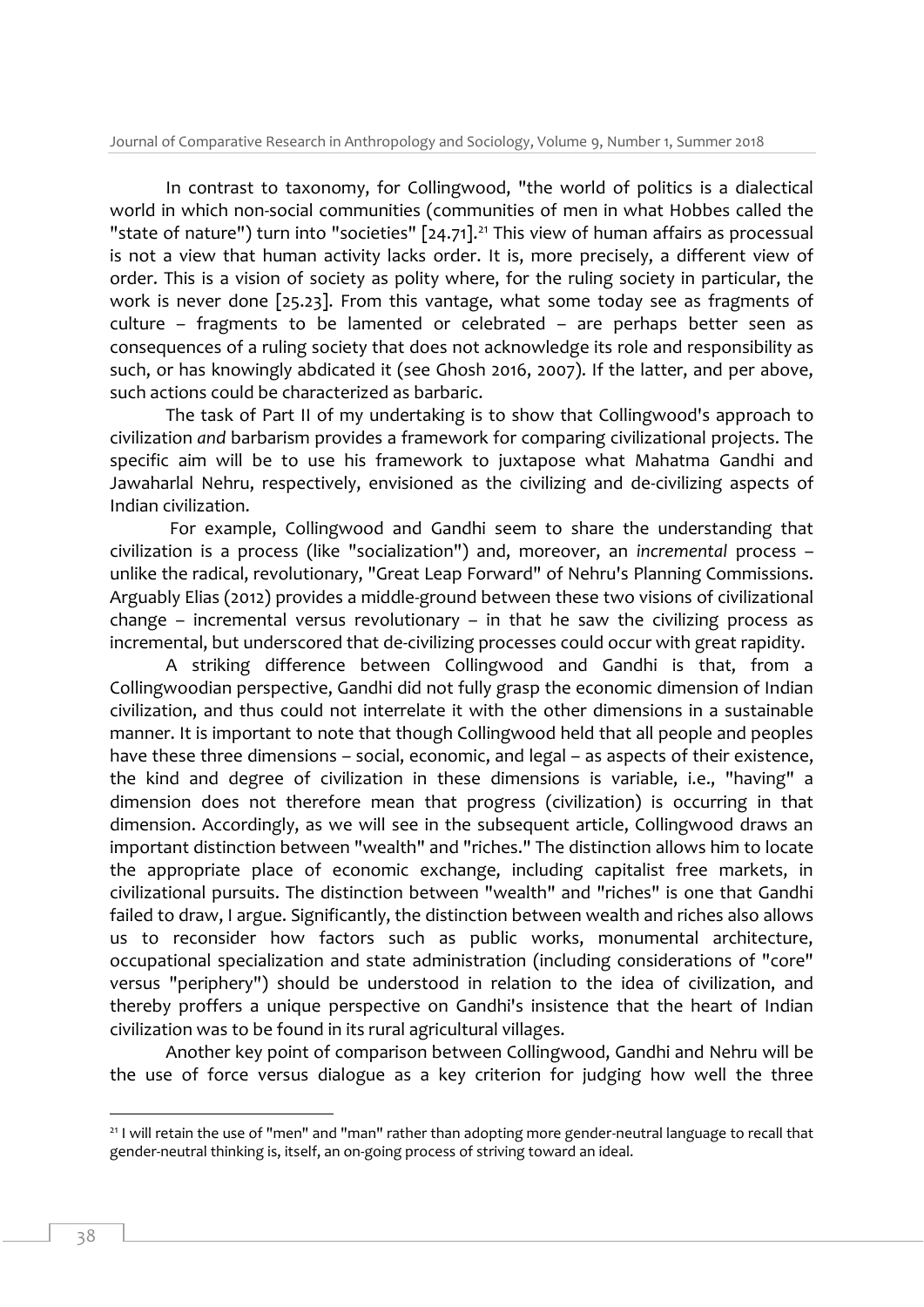dimensions of civilization – social, economic and legal – are integrated. The perfect and ultimate integration of these three, where full civility is exhibited on all occasions, is impossible. That is a utopian ideal, as noted above. This does not mean, however, that universal civility should not orient our civilizational pursuits. It is in this sense that Collingwood suggests that some notion of universal civilization is defensible – not in the sense of material achievements (buildings or banking systems) or high-cultural ones (ballets or ragas) but a vigilant attitude and aspiration with regard to intra-human relations, and how these relations articulate with other relations, such as the means of production. Collingwood calls for incremental changes that, yet, have an eye on the horizon of possibility. But this very incrementalism curtails any person's or polity's claim to have a complete and concrete picture of what that horizon will hold.

#### **Acknowledgements**

Thanks to both anonymous referees for their responses. I also thank Ronald Inden for his comments on an early draft of this article.

#### WORKS CONSULTED

- Ahmed, N. M. 2010. *A User's Guide to the Crisis of Civilization, and How to Save It*. London: Pluto Press.
- Bagby, P. 1959. *Culture and History: Prolegomena to the Comparative Study of Civilizations*. Berkeley: University of California Press.
- Boucher, David, 1987. "The Two Leviathans: R. G. Collingwood and T. Hobbes," *Political Studies*, XXXV: 443–460.
- Boucher, David, Connelly, James and Modood, Tariq (eds.). 1995. *Philosophy, History and Civilization: Interdisciplinary Perspectives on R. G. Collingwood*, Cardiff: University of Wales Press.
- Boucher, David. 2003. *The Social and Political Thought of R. G. Collingwood.* Cambridge: Cambridge University Press.
- Boucher, David and Kelly, Paul. 1994. *The Social Contract from Hobbes to Rawls*. London and New York: Routledge.
- Boucher, David and Teresa Smith (eds). 2013. *R.G. Collingwood: An Autobiography and Other Writings, with Essays on Collingwood's Life and Work*, edited by David Boucher and Teresa Smith, Oxford: Oxford University Press.
- Bowden, B. 2010. 'Civilizational Security', in *The Routledge Handbook of New Security Studies*, ed. J. P. Burgess, pp. 7-16. London and New York: Routledge.

Braudel, F. 1993. *A History of Civilizations*, trans. R. Mayne. New York: Allen Lane/Penguin.

Cohen, Roger. 2011. "The Happynomics of Life," *New York Times*, 12 March.

Collingwood, R. G. 1939. *An Autobiography*. Oxford: Oxford University Press.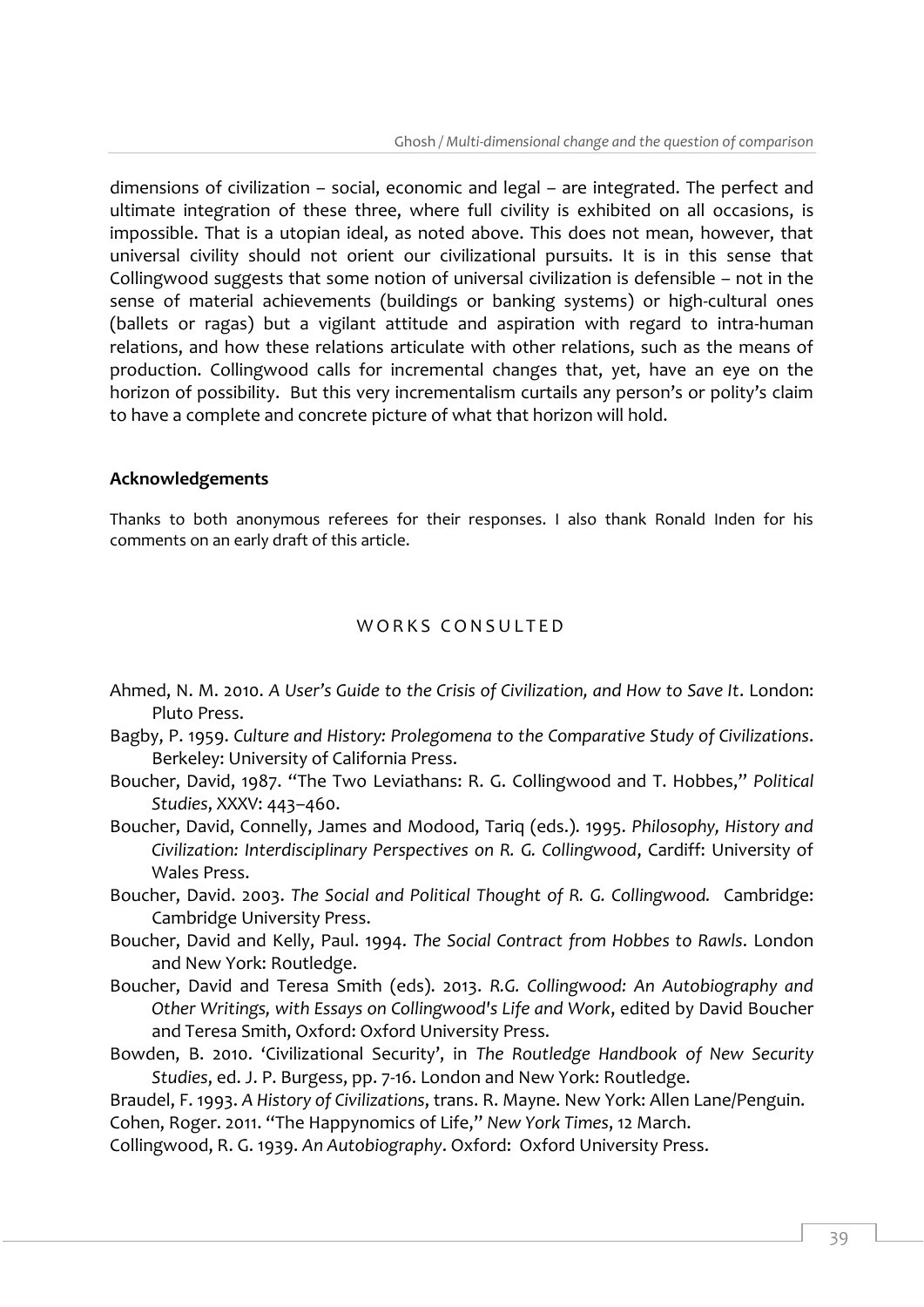- Collingwood, R. G. 1993. *The Idea of History*, Oxford: Clarendon Press, revised edition, with an introduction by Jan Van der Dussen, Oxford: Oxford University Press.
- Collingwood, R. G. 1992. *The New Leviathan: Man, Society, Civilization & Barbarism*. Oxford: Clarendon Press, revised edition. David Boucher (ed).
- Collingwood, R. G. 1992. "What 'Civilization' Means," David Boucher (ed) *The New Leviathan: Man, Society, Civilization & Barbarism*. Oxford: Clarendon Press, revised edition, pp. 480-511.
- Connelly, J. 1995. "Art Thou the Man? Croce, Gentile or De Ruggiero," in *Philosophy, History and Civilization: Essays on R.G. Collingwood*, J. Connelly, T. Modood and D. Boucher (eds.), Cardiff: University of Wales Press, 1995, pp. 92–114.
- Connolly, W. E. 1999. 'The New Cult of Civilizational Superiority', *Theory & Event* 2, no. 4.
- Cox, R. W. 2001. 'Civilizations and the Twenty-first Century: Some Theoretical Considerations', *International Relations of the Asia Pacific* V1, no. 1: 105-130.
- Dray, W. H. 1957. *Laws and Explanation in History*, London: Oxford University Press.
- Dray, W. H. 1960. "Historical Causation and Human Free Will," *University of Toronto Quarterly*, 29: 357–369.
- Connelly, J. 2005. "The Hesitant Hegelian: Collingwood, Hegel and inter-war Oxford", *Hegel Society Bulletin*, 51-52: 57–73.
- D'Oro, G. 2013. "Understanding Others: Cultural Anthropology with Collingwood and Quine", *Journal of the Philosophy of History*, 7(3): 326–45.
- Durkheim. E. and Mauss, M. 1971. "Note on the Notion of Civilization," *Social Research* 38, no. 4: 808-813.
- Elias, Norbert. 2012. *On the Process of Civilization* [also known as *The Civilizing Process*], edited by Stephen Mennell, Eric Dunning, Johan Goudsblom and Richard Kilminster. Dublin: UCD Press.
- Febvre. L. 1973. "Civilization: Evolution of a Word and a Group of Ideas," *in A New Kind of History: from the writings of Febvre*, ed. P. Burke, trans. K. Folca, pp. 219-257. London: Routledge & Kegan Paul.
- Francis Fukuyama. 1992. *The End of History and the Last Man*. Free Press.
- Gandhi, M. K. ("Mahatma"). 1993. "Hind Swaraj or Critique of Modern Civilization," *The Penguin Gandhi Reader*, ed. Rudrangshu Mukherjee, New Delhi: Penguin Books.
- Gellner, Ernst. 1974. "Thought and Time, or the Reluctant Relativist", in *The Devil in Modern Philosophy*, I. C. Jarvie and J. Agassi (eds.), London: Routledge, 151–165.
- Gilman, James E. 1986. "R. G. Collingwood and the Religious Sources of Nazism," *Journal of the American Academy of Religion*. LIV/1.
- Ghosh, Gautam. 2007. "The (Un)Braiding of Time in the 1947 Partition of British India," Anthony T. Grafton and Marc S. Rodriguez (eds) *Migration in History: Human Migration in Comparative Perspective*, 53-85.
- Ghosh, Gautam. 2015. "Multi-Multiculturalisms in the New Zealand" in Gautam Ghosh and Jacqui Leckie (eds), *Asians and the New Multiculturalism in Aotearoa New* Zealand, Wellington: University of Otago Press, pp. 7-38.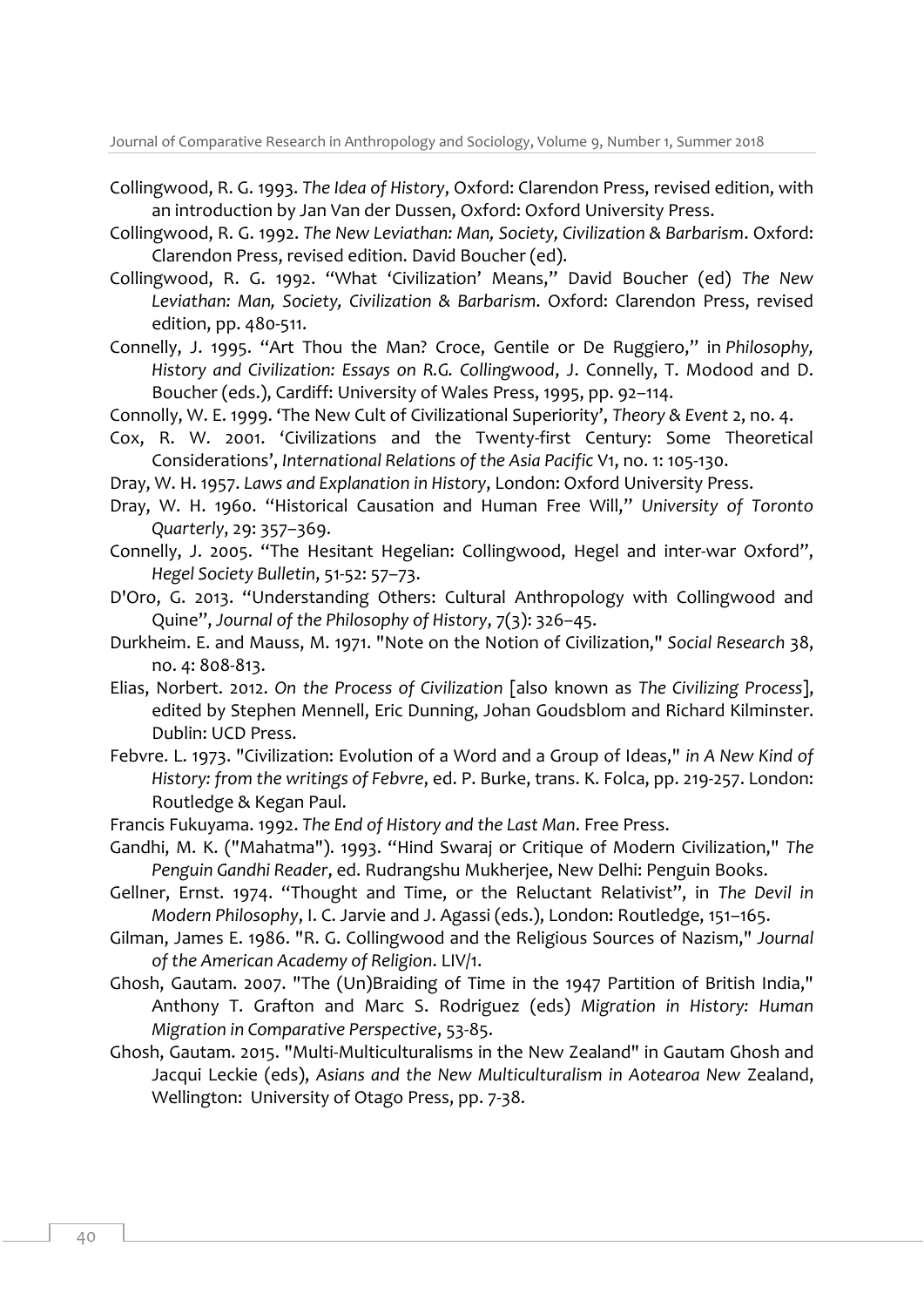- Ghosh, Gautam. 2015. "An 'infiltration' of time? Hindu Chauvinism and Bangladeshi migration in/to Kolkata, India. *COMPASO: Journal of Comparative Research in Anthropology and Sociology*. Volume 6, Number 1, Summer issue. PP. 263-288
- Ghosh, Gautam. Forthcoming. "Nobility or utility? *Zamindars*, Businessmen and *Bhadralok* as Curators of the Nation in Satyajit Ray's *Jalsaghar* (The Music Room), forthcoming, *Modern Asian Studies*, Cambridge: Cambridge University Press.
- Gong, G. W. 1984. *The Standard of "Civilization" in International Society*. Oxford: Clarendon Press.
- Habermas, Jürgen. 1989. *The Structural Transformation of the Public Sphere: An Inquiry into a Category of Bourgeois Society.* Cambridge, Massachusetts: The MIT Press.
- Habermas, Jürgen. 1992. "Modernity, an Unfinished Project," pp. 158-169. Charles Jenks (ed) *The Post-Modern Reader*. London: St. Martins.
- Hall, M. and Jackson, P. T.(eds). 2007. *The Production and Reproduction of 'Civilizations' in International Relations*. London and New York: Palgrave Macmillan.
- Hobbes, Thomas. 1962. *Leviathan or The Matter, Forme and Power of a Common Wealth, Ecclesiasticall and Civil.* New York: Collier Books.
- Huntington*,* S. P. 1993a. "The Clash of Civilizations?" *Foreign Affairs* v. 72(3), Summer issue, pp. 22-49.
- Huntington, S. P. 1993b. "If not Civilizations, what? Samuel Huntington Responds to his Critics," *Foreign Affairs* 72, no. 5: 186-194.
- Huntington*,* S. P. 1997. "The Many Faces of the Future: Why We Will Never Have a Universal Civilization," *Utne Reader.* May/June.
- Huntington*,* S. P. 2004. *Who Are We? The Challenges to America's National Identity*. Simon and Schuster.
- Hutton, Will. 2012. "Lost Enlightenment Values," *The Observer*, Sunday 8 January 2012 and *The Guardian Weekly*, January 2012.
	- (http://www.guardian.co.uk/commentisfree/2012/jan/08/will-hutton-lostenlightenment-values. Accessed on 25 June 2016).
- Hutton, Will. 2013. "Western Values and Enlightenment", *The Guardian*, Sunday17 March. (http://www.guardian.co.uk/commentisfree/2013/mar/17/enlightenment-valuesforged-the-west. Accessed on 25 June 2016).
- Jackson, Peter. 2006. *Civilizing the Enemy: German Reconstruction and the Invention of the West.* Ann Arbor: University of Michigan Press.
- Kant, Immanuel. 1998. "Idea for a Universal History from a Cosmopolitan Point of View" (1784). John Rundell and Stephen Mendell (eds), *Classical Readings in Culture and Civilization* (London and New York: Routledge)
- Kant, Immanuel. 1784. "What is Enlightenment"? *Berlinische Monatsschrift* (Berlin Monthly).
- Katzenstein, P. J. (ed.) 2010. *Civilizations in World Politics*. London and New York: Routledge.
- Kolig, Erich. 2015. "Whither Cultural Acceptance? Muslims and multiculturalism in New Zealand" in Gautam Ghosh and Jacqui Leckie (eds), *Asians and the New*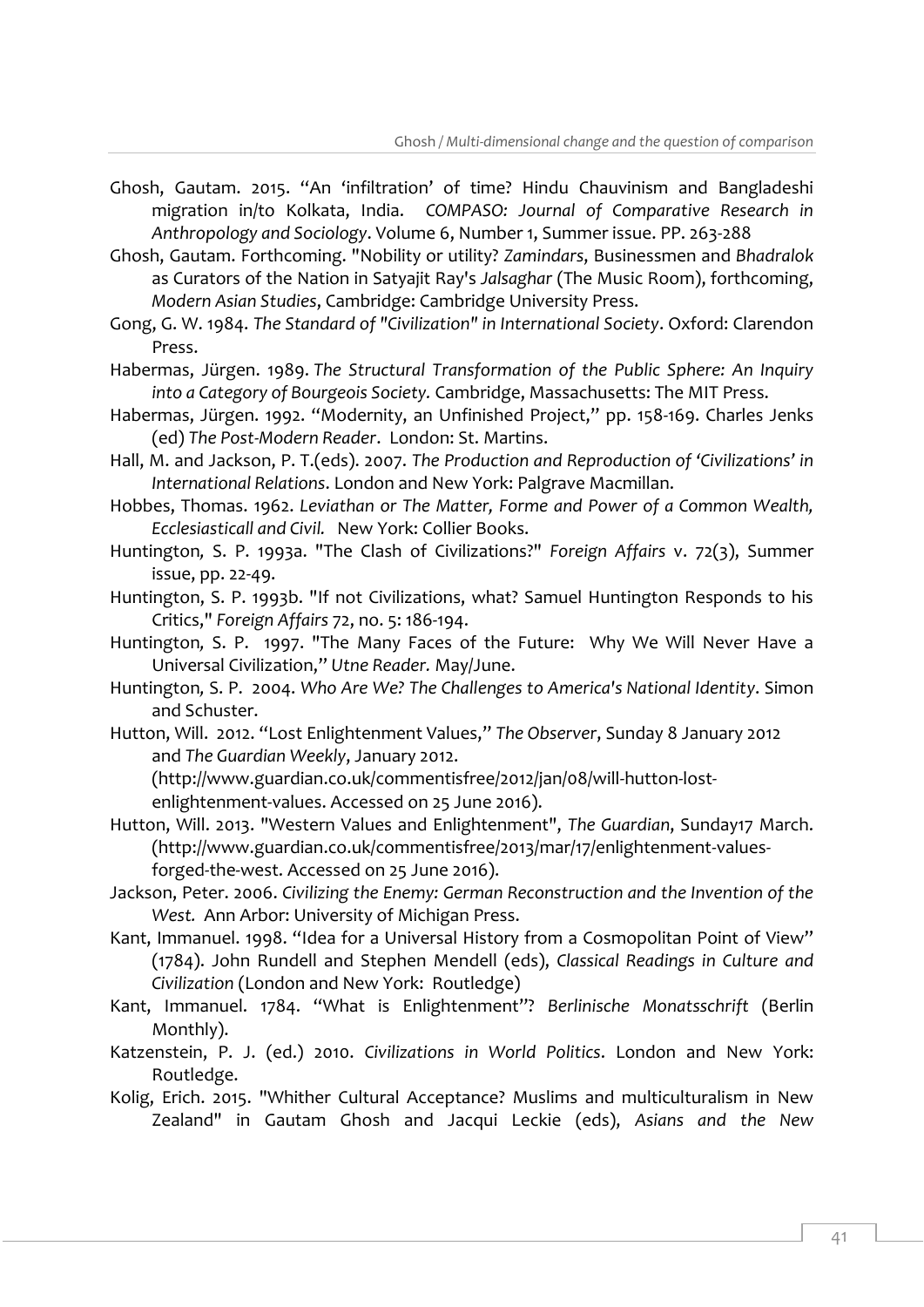*Multiculturalism in Aotearoa New* Zealand, Wellington: University of Otago Press, pp.159-192.

Linklater, A. 2010. "Global Civilizing Processes and the Ambiguities of Human Interconnectedness." *European Journal of International Relations* 16, no. 2: 155-178.

Melko, M. 1969. *The Nature of Civilizations*. Boston: Porter Sargent.

- Mennell, Stephen and Johan Goudsblom, (eds). 1998. *Norbert Elias on Civilization, Power, and Knowledge: Selected writings*. Chicago and London: University of Chicago Press.
- Morgan, Louis Henry. 1963. *Ancient Society or Researches in the Lines of Human Progress from Savagery through Barbarism to Civilization*. Cleveland and New York: Meridian Books.

Mozaffari, M. (ed.) 2002. *Globalization and Civilizations*. London and New York: Routledge. Naipaul, V. S. 1990. "Our Universal Civilization",

https://www.nytimes.com/books/98/06/07/specials/naipaul-universal.html accessed March 27, 2016.

Nehru, Jawaharlal. 1995. *The Discovery of India.* Calcutta: Oxford University Press.

Pletsch, Carl. 1981. "The Three Worlds, or the Division of Social Scientific Labor, circa 1950- 1975," *Comparative Studies in Society and History,* V23 N4 (Oct 1981), 565-90.

Pocock, J.G.A. (1999-2015), *Barbarism and Religion* in 6 Volumes. Cambridge University Press.

Raglan, Lord. 1939. *How Came Civilisation?* London: Methuan.

Rubinoff, L. 1996. "The Autonomy of History: Collingwood's Critique of F. H. Bradley's Copernican Revolution in Historical Knowledge", in *Philosophy After F. H. Bradley*, James Bradley (ed.), Bristol: Thoemmes Press, 127–145.

- Schiller, Friedrich. 1794. *On the Aesthetic Education of Man.* In John Rundell, and Stephen Mendell (eds), 1998. *Classical Readings in Culture and Civilization*. London and New York: Routledge.
- Spalding, H. N. 1939. *Civilization in East and West: An Introduction to the Study of Human Progress*. Oxford: Oxford University Press.
- Spencer, Herbert. 1887. *The Factors of Organic Evolution*. London: Williams and Norgate.

Spengler, Oswald. 1991. *The Decline of the West.* Arthur Helps and Helmut Werner (eds). New York: Oxford University Press.

Targowski, Andrew. 2015. *Western Civilization in the 21st Century*. New York: Nova Publishers.

Toynbee, Arnold. 1922. *The Western Question in Greece and Turkey: A Study in the Contact of Civilizations*. Constable Press.

Toynbee, Arnold. 1934. *The Growths of Civilizations*, Volume III of *A Study of History*, Oxford: Oxford University Press.

Toynbee, Arnold. 1954, *The Prospects of the Western Civilization*, A Study of History Volume IX, Oxford: Oxford University Press,

Toynbee, Arnold. 1962. *The Present-Day Experiment in Western Civilization* (Oxford University Press 1962). [Beatty Memorial Lectures delivered at McGill University, Montreal in 1961].